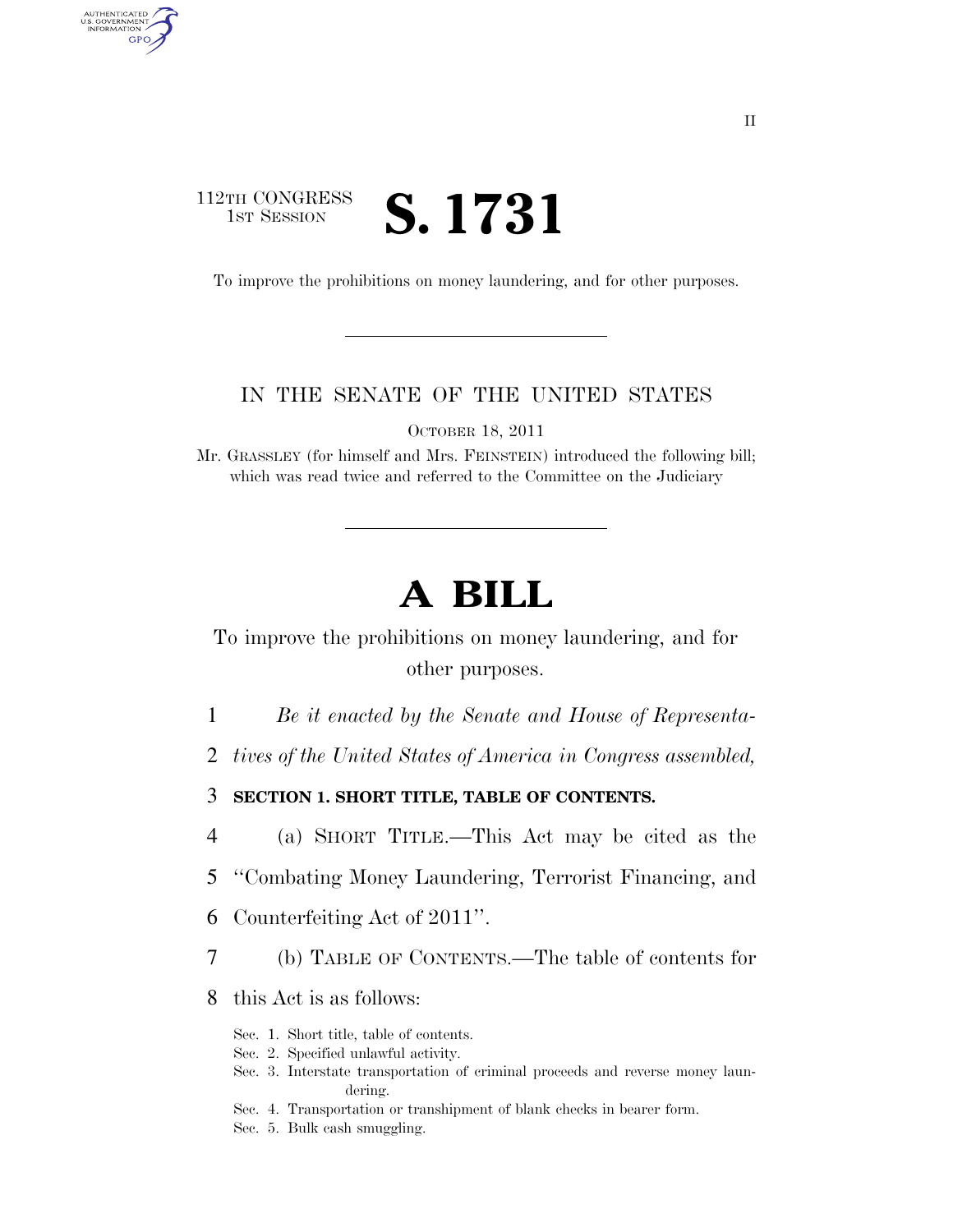- Sec. 6. Section 1957 violations involving commingled funds and structured transactions.
- Sec. 7. Charging money laundering as a course of conduct.
- Sec. 8. Illegal money transmitting businesses.
- Sec. 9. Knowledge that property is from the proceeds of a specific felony.
- Sec. 10. Extraterritorial jurisdiction.
- Sec. 11. Freezing bank accounts of persons arrested for offenses involving the movement of money across international borders.
- Sec. 12. Making the international money laundering statute apply to tax evasion.
- Sec. 13. Prohibiting money laundering through hawalas, other informal value transfer systems, and closely related transactions.
- Sec. 14. Technical amendment to restore wiretap authority for certain money laundering and counterfeiting offenses.
- Sec. 15. Conduct in aid of counterfeiting.
- Sec. 16. Prepaid access devices, digital currencies, or other similar instruments.
- Sec. 17. Procedure for issuing subpoenas in money laundering cases.
- Sec. 18. Danger pay allowance.
- Sec. 19. United States Secret Service use of proceeds derived from criminal investigations.
- Sec. 20. Authority of Secret Service to arrest persons in violation of money laundering laws.
- Sec. 21. Law enforcement regulations and cooperation.
- Sec. 22. Rule of construction.

### 1 **SEC. 2. SPECIFIED UNLAWFUL ACTIVITY.**

2 Section 1956(c)(7) of title 18, United States Code,

3 is amended to read as follows:

4 "(7) the term 'specified unlawful activity' 5 means any act or activity constituting an offense in

6 violation of the laws of the United States punishable

7 by imprisonment for a term exceeding 1 year;''.

8 **SEC. 3. INTERSTATE TRANSPORTATION OF CRIMINAL PRO-**

### 9 **CEEDS AND REVERSE MONEY LAUNDERING.**

10 (a) IN GENERAL.—Section 1957(a) of title 18,

11 United States Code, is amended to read as follows:

 $12$  "(a)(1) Whoever, in any of the circumstances set 13 forth in subsection (d)—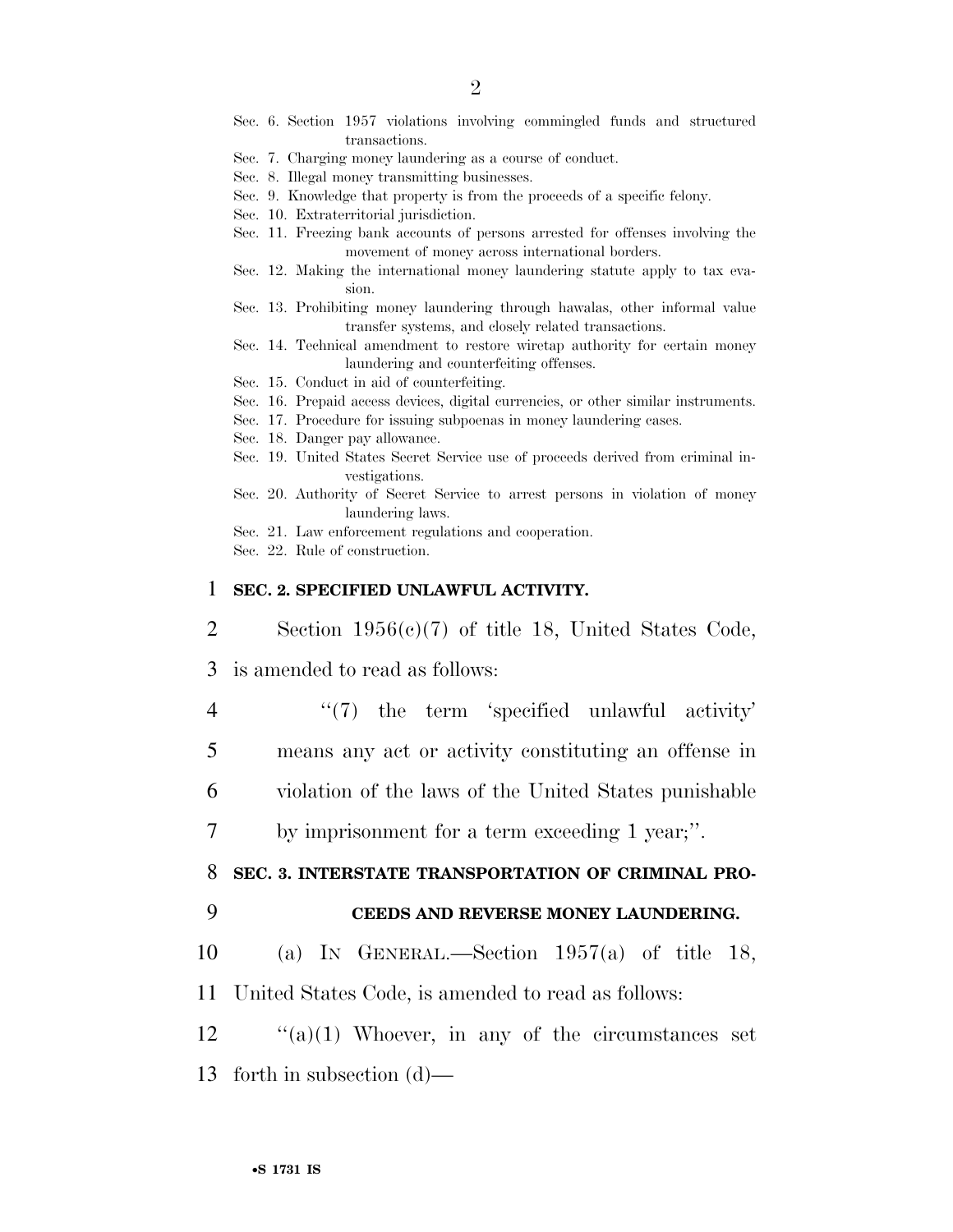| $\mathbf{1}$   | "(A) knowingly conducts or attempts to conduct           |
|----------------|----------------------------------------------------------|
| $\overline{2}$ | a monetary transaction involving the proceeds of         |
| 3              | some form of unlawful activity that is of a value        |
| $\overline{4}$ | greater than \$10,000 and is derived from specified      |
| 5              | unlawful activity; or                                    |
| 6              | $\lq\lq (B)$ conducts or attempts to conduct a mone-     |
| $\overline{7}$ | tary transaction involving property of a value great-    |
| 8              | er than $$10,000$ , with the intent to promote the car-  |
| 9              | rying on of specified unlawful activity,                 |
| 10             | shall be punished as provided in subsection (b).         |
| 11             | $\lq(2)$ Whoever, in any of the circumstances set forth  |
| 12             | in subsection (d), transports, attempts to transport, or |
| 13             | conspires to transport more than $$10,000$ in currency,  |
| 14             | monetary instruments in bearer form, or precious metals  |
| 15             | and jewels in interstate commerce—                       |
| 16             | "(A) knowing that the property being trans-              |
| 17             | ported was derived from some form of unlawful ac-        |
| 18             | tivity; or                                               |
| 19             | "(B) knowing that the property being trans-              |
| <b>20</b>      | ported was intended to be used to promote some           |
| 21             | form of unlawful activity,                               |
| 22             | shall be punished as provided in subsection (b).".       |
| 23             | (b) PENALTY.—Section $1957(b)$ of title 18, United       |
| 24             | States Code, is amended—                                 |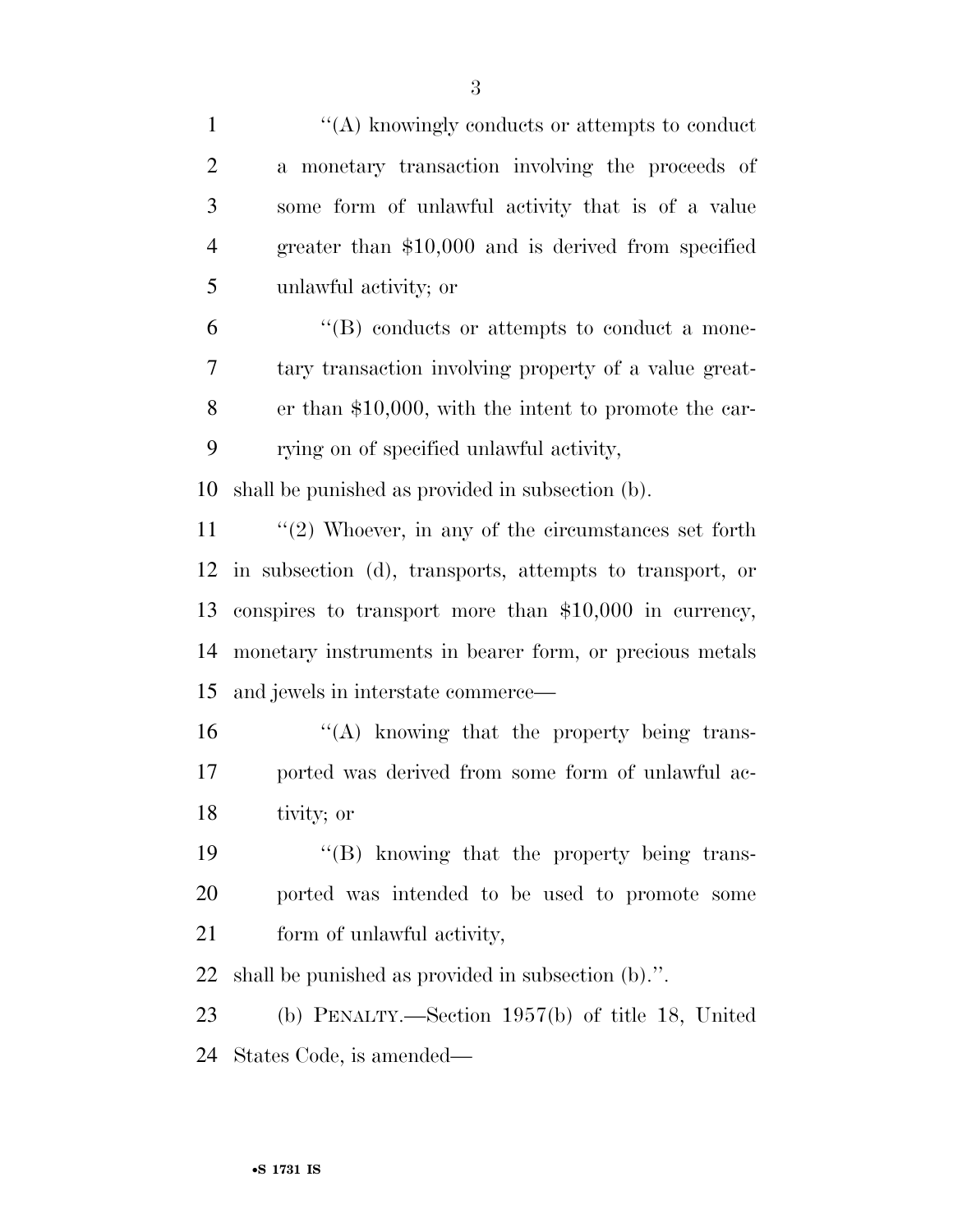| $\mathbf{1}$   | $(1)$ in paragraph $(1)$ , by striking "paragraph"                             |
|----------------|--------------------------------------------------------------------------------|
| $\overline{2}$ | $(2)$ " and inserting "paragraphs $(2)$ and $(3)$ "; and                       |
| 3              | $(2)$ by adding at the end the following:                                      |
| $\overline{4}$ | "(3) The maximum period of incarceration for                                   |
| 5              | a person convicted of an offense under subsection                              |
| 6              | $(a)(1)(B)$ shall not exceed the statutory maximum                             |
| 7              | for the offense being promoted.".                                              |
| 8              | (c) CONFORMING AMENDMENT.—Section $1957(f)$ of                                 |
| 9              | title 18, United States Code, is amended—                                      |
| 10             | $(1)$ in paragraph $(2)$ , by striking "; and" and                             |
| 11             | by inserting a semicolon;                                                      |
| 12             | $(2)$ in paragraph $(3)$ , by striking the period and                          |
| 13             | inserting "; and"; and                                                         |
| 14             | (3) by adding at the end the following:                                        |
| 15             | $\lq(4)$ the term 'conducts' has the meaning given                             |
| 16             | that term in section 1956 of this title.".                                     |
| 17             | (d) STATUTORY HEADING.—Section 1957 of title 18,                               |
|                | 18 United States Code, is amended, in the section heading,                     |
| 19             | by inserting "or in support of criminal activity"                              |
| 20             | after " <b>specified unlawful activity</b> ".                                  |
| 21             | (e) CHAPTER ANALYSIS.—The item relating to sec-                                |
| 22             | tion 1957 in the table of sections for chapter 95 of title                     |
| 23             | 18, United States Code, is amended to read as follows:                         |
|                | "1957. Conducting monetary transactions in property derived from specified un- |

lawful activity or in support of criminal activity.''.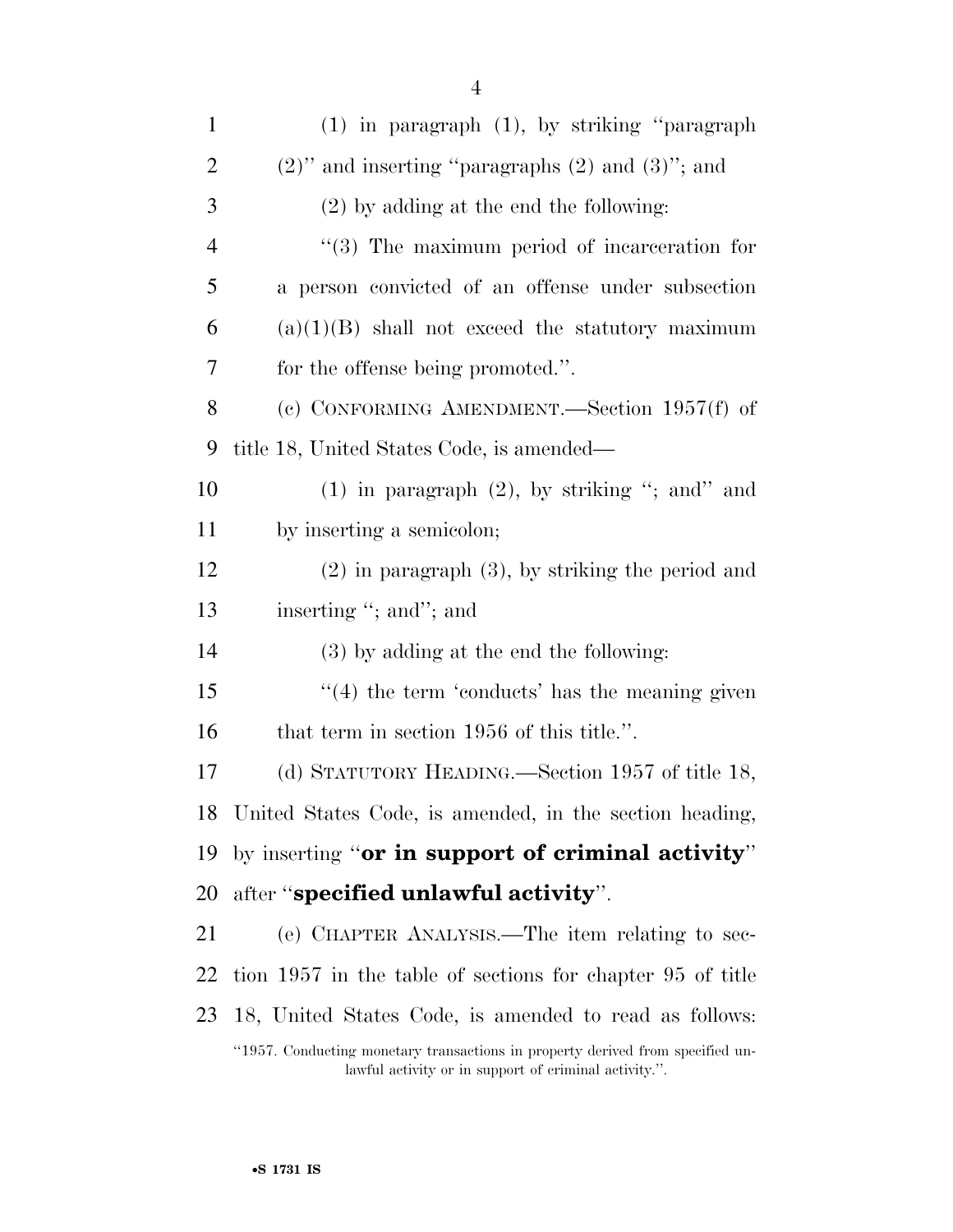Section 5316 of title 31, United States Code, is amended by adding at the end the following:

 ''(e) MONETARY INSTRUMENTS WITH AMOUNT LEFT BLANK.—For purposes of this section, a monetary instru- ment in bearer form that has the amount left blank, such that the amount could be filled in by the bearer, shall be considered to have a value in excess of \$10,000 if the in- strument was drawn on an account that contained or was intended to contain more than \$10,000 at the time the instrument was transported or the time period it was ne-gotiated or was intended to be negotiated.''.

### **SEC. 5. BULK CASH SMUGGLING.**

 Section 5332(b) of title 31, United States Code, is amended—

 (1) in paragraph (1), by striking ''5 years'' and 18 inserting "10 years";

 (2) by redesignating paragraphs (2), (3), and 20  $(4)$ , as paragraphs  $(3)$ ,  $(4)$ , and  $(5)$ , respectively; and

 (3) by inserting after paragraph (1) the fol-lowing:

24 ''(2) FINE.—

25 "(A) IN GENERAL.—Whoever violates this section shall be fined under title 18.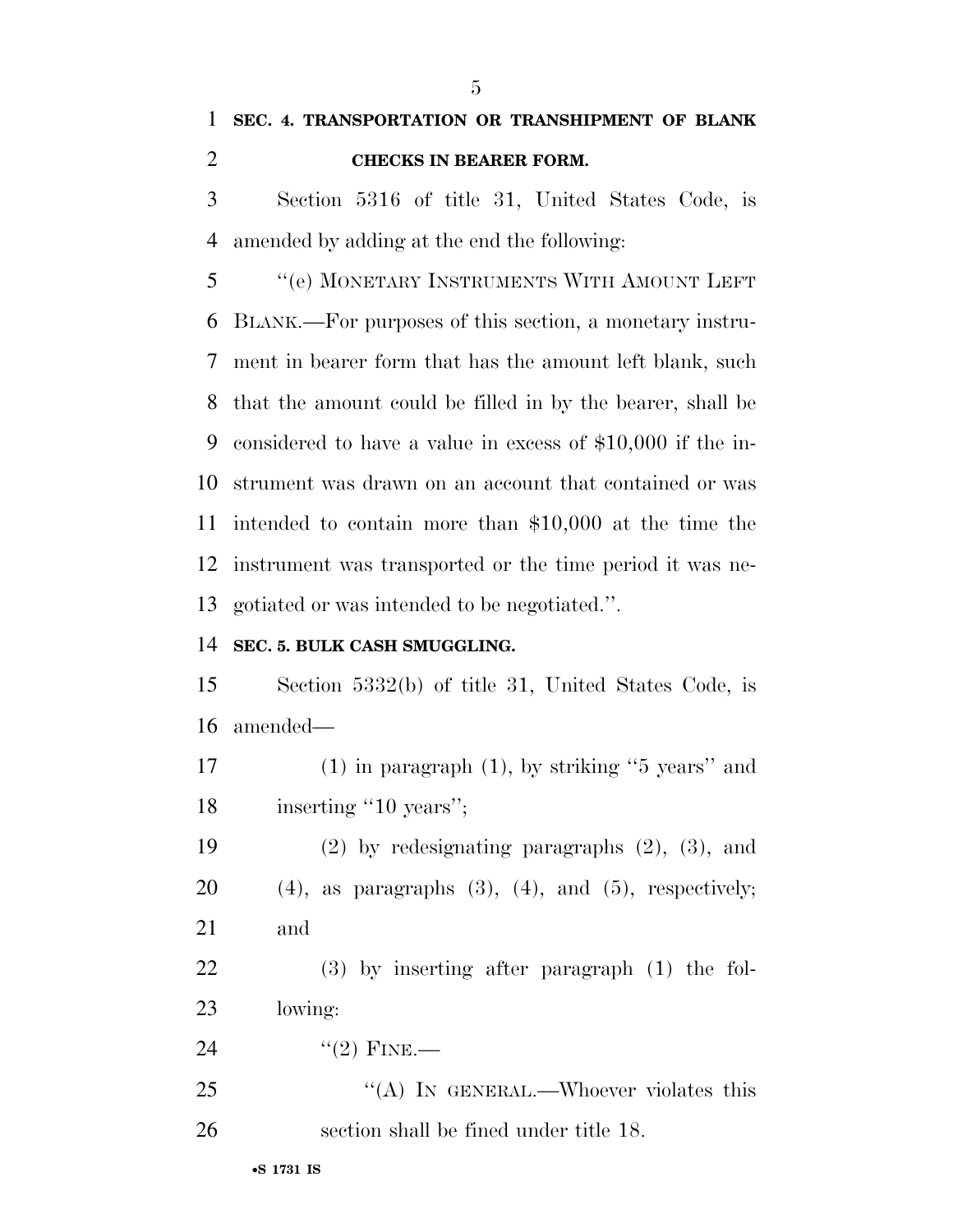1 "(B) ENHANCED FINE FOR AGGRAVATED CASES.—Whoever violates this section while vio- lating another law of the United States, other 4 than section or  $5324(c)$ , or as a part of a pattern of any unlawful activity, including a 6 violation of section or  $5324(e)$ , shall be fined twice the amount provided in subsection 8 (b)(3) or (c)(3) of section 3571 of title 18.". **SEC. 6. SECTION 1957 VIOLATIONS INVOLVING COMMIN- GLED FUNDS AND STRUCTURED TRANS- ACTIONS.**  Section 1957 of title 18, United States Code, is amended by adding at the end the following: ''(g) The Government may satisfy the \$10,000 re-15 quirement in subsection  $(a)(1)$  by showing that—  $\frac{16}{10}$  the monetary transaction involved the transfer, withdrawal, encumbrance, or other disposi-18 tion of more than \$10,000 from an account in which more than \$10,000 in proceeds of specified unlawful activity was commingled with other funds; or ''(2) the defendant conducted a series of mone-22 tary transactions in amounts under \$10,000 that ex- ceeded \$10,000 in the aggregate and that were closely related to each other in terms of such factors

as time, the identity of the parties involved, the na-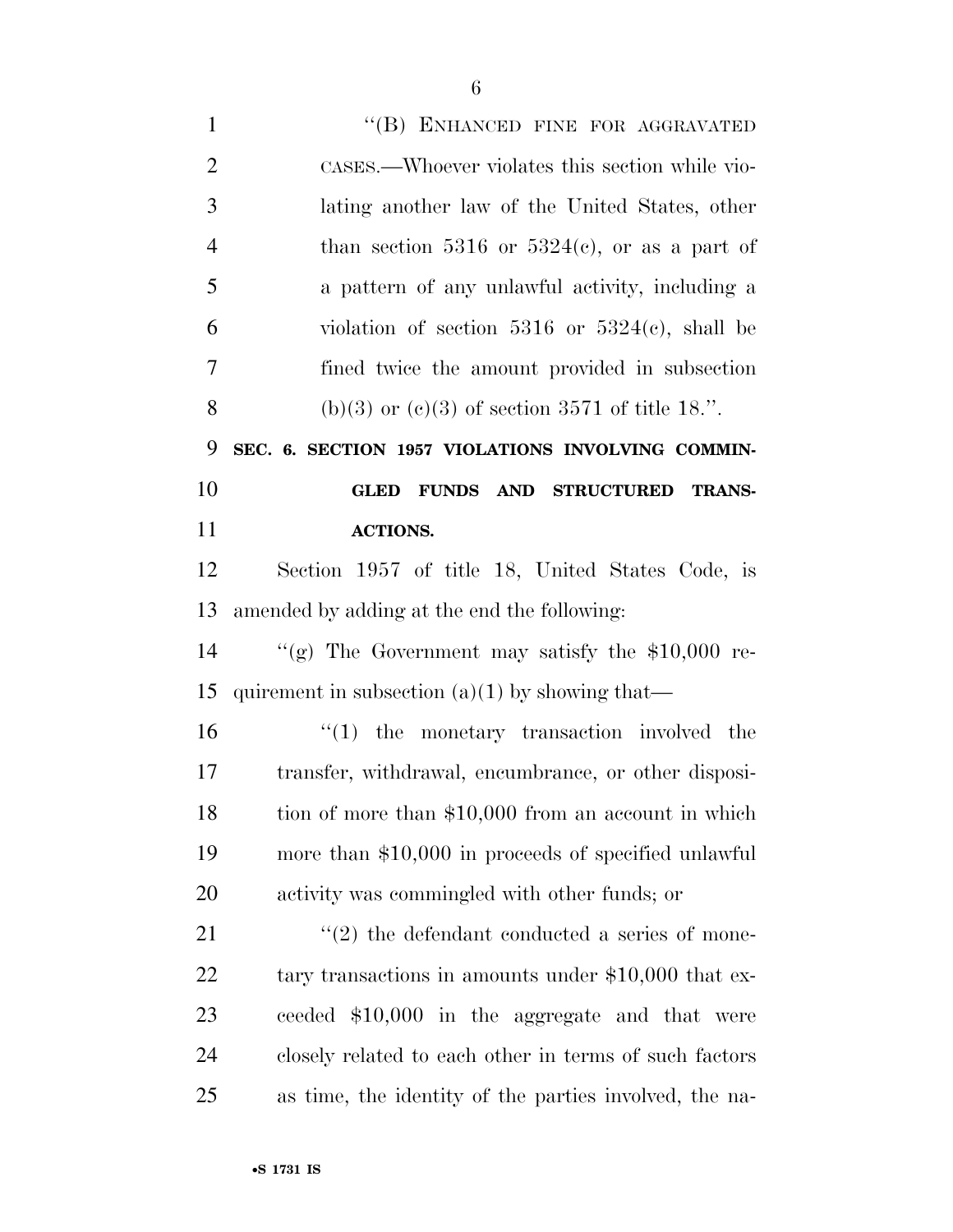ture or purpose of the transactions or the manner in which they were conducted.''.

## **SEC. 7. CHARGING MONEY LAUNDERING AS A COURSE OF CONDUCT.**

 (a) IN GENERAL.—Section 1956 of title 18, United States Code, is amended by adding at the end the fol-lowing:

 ''(j) MULTIPLE VIOLATIONS.—Multiple violations of this section that are part of the same scheme or con- tinuing course of conduct may be charged, at the election of the Government, in a single count in an indictment or information.''.

 (b) CONSPIRACIES.—Section 1956(h) of title 18, United States Code, is amended by striking ''or section 1957'' and inserting '', section 1957, or section 1960''.

### **SEC. 8. ILLEGAL MONEY TRANSMITTING BUSINESSES.**

 (a) MONEY TRANSMITTING BUSINESS DEFINED.— Section 1960(b)(2) of title 18, United States Code, is amended to read as follows:

 ''(2) the term 'money transmitting business' means any business other than the United States Postal Service, which provides check cashing, cur- rency exchange, money transmitting or remittance services, or issues, sells, or redeems money orders, travelers' checks, prepaid access devices, digital cur-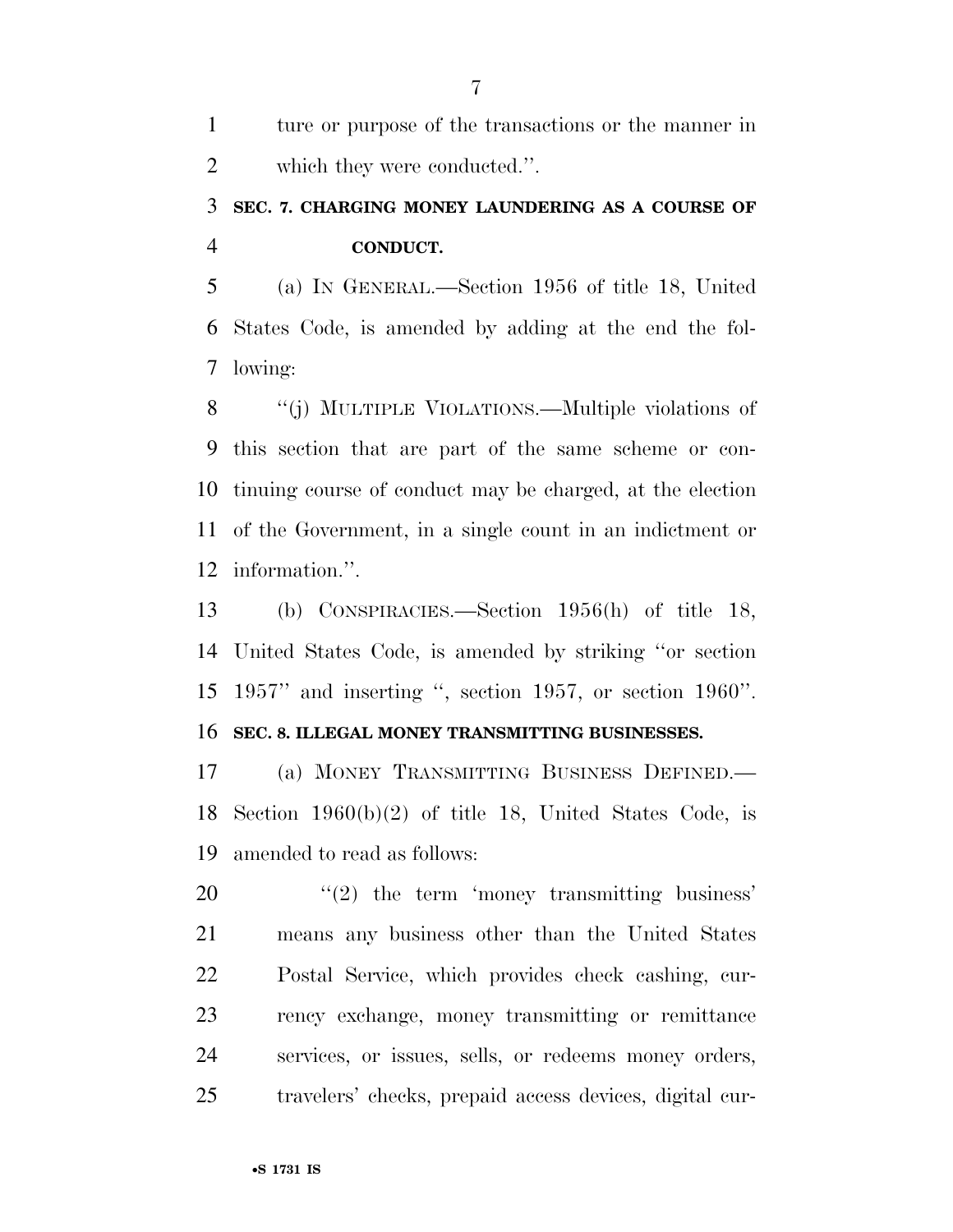rencies, or other similar instruments, or any other person or association of persons, formal or informal, engaging as a business in transporting, transferring, exchanging, or transmitting currency or funds in any form, including any person or association of per- sons, formal or informal, engaging as a business in any informal money transfer system, monetary value represented in digital electronic format, or any net- work of people who engage as a business in facili- tating the transfer of money domestically or inter- nationally outside of the conventional financial insti- tutions system.''. (b) GENERAL INTENT REQUIREMENT.—Section

 1960(b)(1)(B) of title 18, United States Code, is amended by inserting the following before the semicolon: '', whether or not the defendant knew that the operation was required to comply with such registration requirements''.

 (c) TECHNICAL AMENDMENTS.—Section 1960 of title 18, United States Code, is amended—

 (1) in the section heading, by striking ''**unli-censed**'' and inserting ''**illegal**'';

 (2) in subsection (a), by striking ''unlicensed'' 23 and inserting "illegal";

24 (3) in subsection  $(b)(1)$ , by striking "unli-censed'' and inserting ''illegal''; and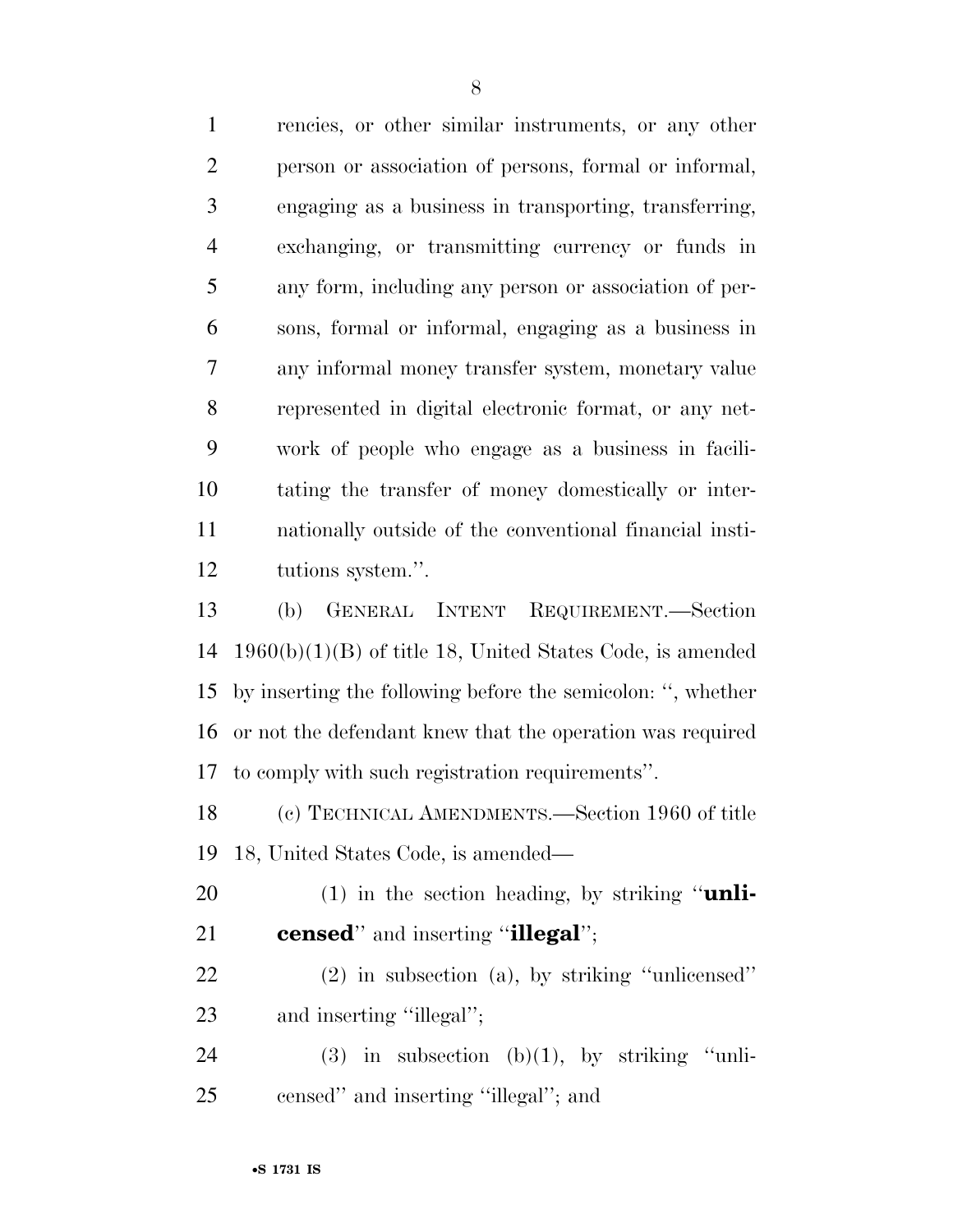| $\mathbf{1}$   | (4) in subsection (b)(1)(C), by inserting ", ex-           |
|----------------|------------------------------------------------------------|
| $\overline{2}$ | change," after "transportation".                           |
| 3              | SEC. 9. KNOWLEDGE THAT PROPERTY IS FROM THE PRO-           |
| $\overline{4}$ | CEEDS OF A SPECIFIC FELONY.                                |
| 5              | (a) PROCEEDS OF A FELONY.—Section $1956(c)(1)$ of          |
| 6              | title 18, United States Code, is amended by inserting ",   |
| 7              | and regardless of whether or not the person knew that      |
| 8              | the activity constituted a felony" before the semicolon at |
| 9              | the end.                                                   |
| 10             | (b) INTENT TO CONCEAL OR DISGUISE.—Section                 |
| 11             | $1956(a)$ of title 18, United States Code, is amended—     |
| 12             | $(1)$ in paragraph $(1)(B)$ , by striking "knowing"        |
| 13             | that" and all that follows through "Federal law,"          |
| 14             | and inserting the following:                               |
| 15             | $\lq$ <sup>"</sup> (B) knowing that the transaction—       |
| 16             | "(i) conceals or disguises, or is in-                      |
| 17             | tended to conceal or disguise, the nature,                 |
| 18             | source, location, ownership, or control of                 |
| 19             | the proceeds of some form of unlawful ac-                  |
| 20             | tivity; or                                                 |
| 21             | "(ii) avoids, or is intended to avoid, a                   |
| 22             | transaction reporting requirement under                    |
| 23             | State or Federal law,"; and                                |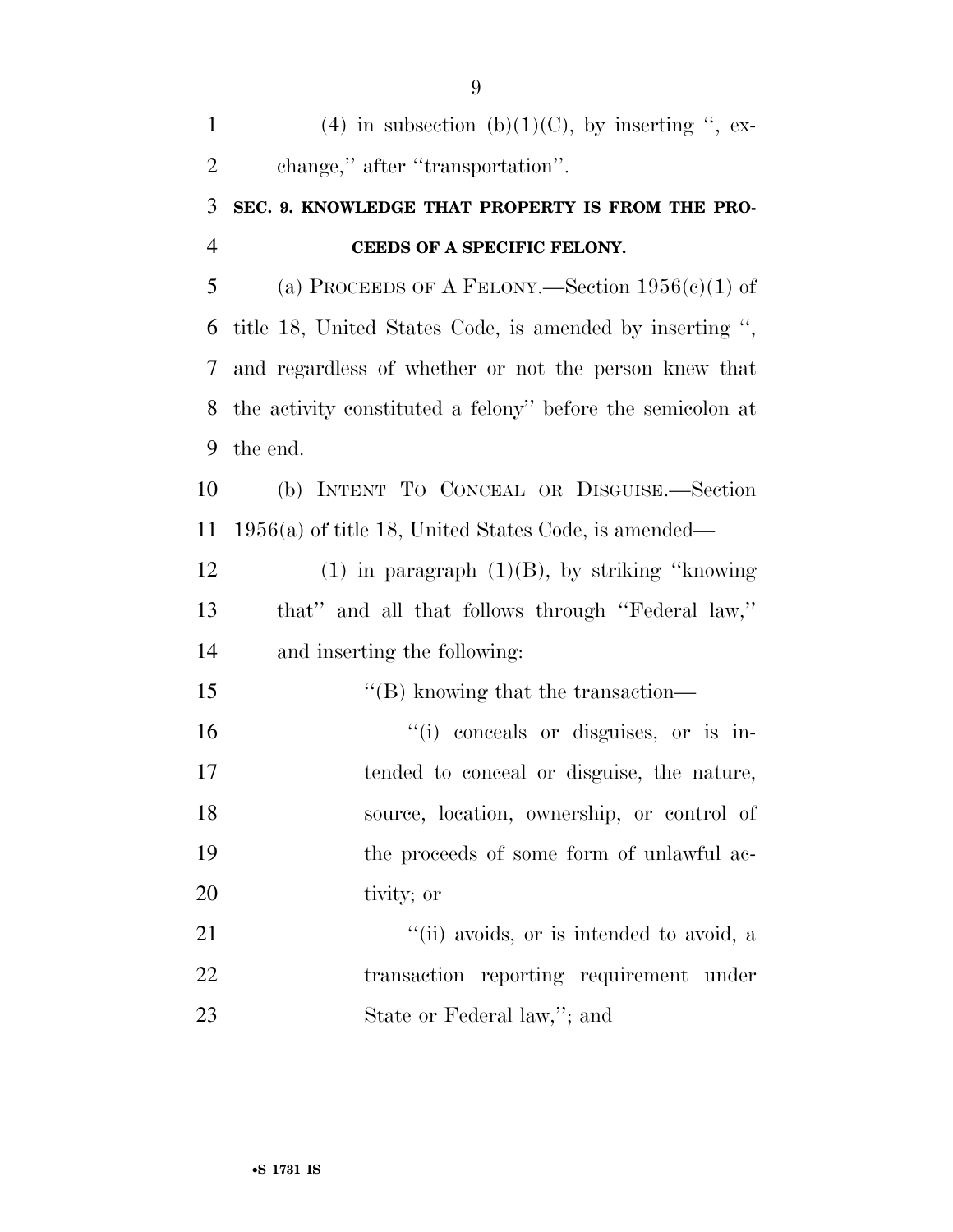| $\mathbf{1}$   | $(2)$ in paragraph $(2)(B)$ , by striking "knowing"   |
|----------------|-------------------------------------------------------|
| $\overline{2}$ | that" and all that follows through "Federal law,"     |
| 3              | and inserting the following:                          |
| $\overline{4}$ | $\lq\lq(B)$ knowing that the monetary instru-         |
| 5              | ment or funds involved in the transportation,         |
| 6              | transmission, or transfer represent the proceeds      |
| $\overline{7}$ | of some form of unlawful activity, and knowing        |
| 8              | such transportation, transmission, or<br>that         |
| 9              | transfer-                                             |
| 10             | "(i) conceals or disguises, or is in-                 |
| 11             | tended to conceal or disguise, the nature,            |
| 12             | source, location, ownership, or control of            |
| 13             | the proceeds of some form of unlawful ac-             |
| 14             | tivity; or                                            |
| 15             | "(ii) avoids, or is intended to avoid, a              |
| 16             | transaction reporting requirement under               |
| 17             | State or Federal law,".                               |
| 18             | SEC. 10. EXTRATERRITORIAL JURISDICTION.               |
| 19             | Section $1956(f)(1)$ of title 18, United States Code, |
|                |                                                       |

 is amended by inserting ''or has an effect in the United States'' after ''conduct occurs in part in the United States''.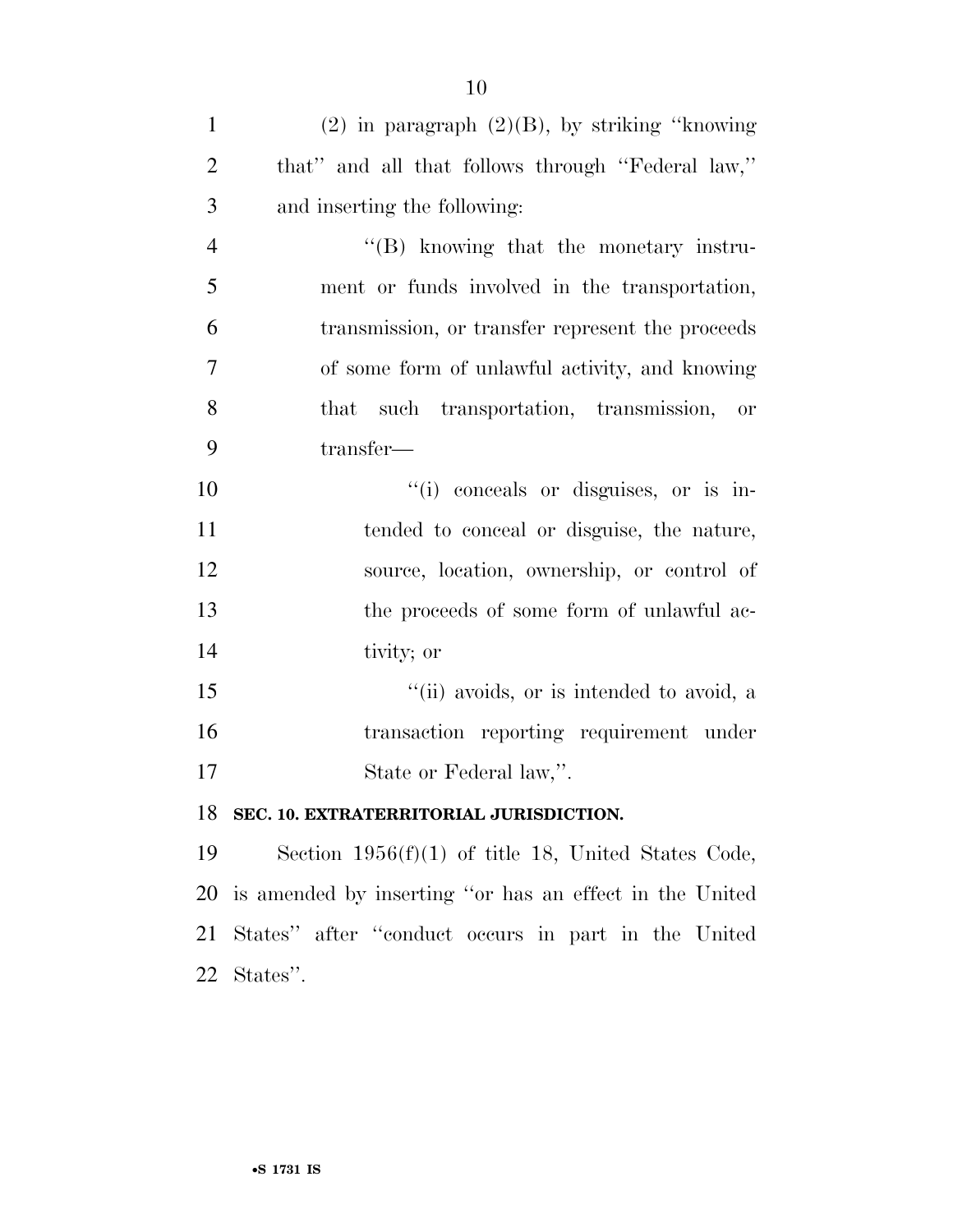## **SEC. 11. FREEZING BANK ACCOUNTS OF PERSONS AR- RESTED FOR OFFENSES INVOLVING THE MOVEMENT OF MONEY ACROSS INTER-NATIONAL BORDERS.**

 Section 981(b) of title 18, United States Code, is amended by adding at the end the following:

 ''(5)(A) If a person is arrested or charged in connection with an offense described in subpara- graph (C) involving the movement of funds into or out of the United States, the Attorney General may apply to any Federal judge or magistrate judge in the district in which the arrest is made or where the charges are filed for an ex parte order restraining any account held by the person arrested or charged for not more than 30 days, except that such 30-day 16 time period may be extended for good cause shown at a hearing conducted in the manner provided in Rule 43(e) of the Federal Rules of Civil Procedure. The court may receive and consider evidence and in- formation submitted by the Government that would be inadmissible under the Federal Rules of Evi-dence.

23 "(B) The application for the restraining order 24 referred to in subparagraph (A) shall—

25  $\frac{1}{25}$   $\frac{1}{25}$   $\frac{1}{25}$   $\frac{1}{25}$   $\frac{1}{25}$   $\frac{1}{25}$   $\frac{1}{25}$   $\frac{1}{25}$   $\frac{1}{25}$   $\frac{1}{25}$   $\frac{1}{25}$   $\frac{1}{25}$   $\frac{1}{25}$   $\frac{1}{25}$   $\frac{1}{25}$   $\frac{1}{25}$   $\frac{1}{25}$   $\frac{1}{25}$   $\frac{1}{25}$   $\frac{1}{25}$ 26 son has been arrested or charged;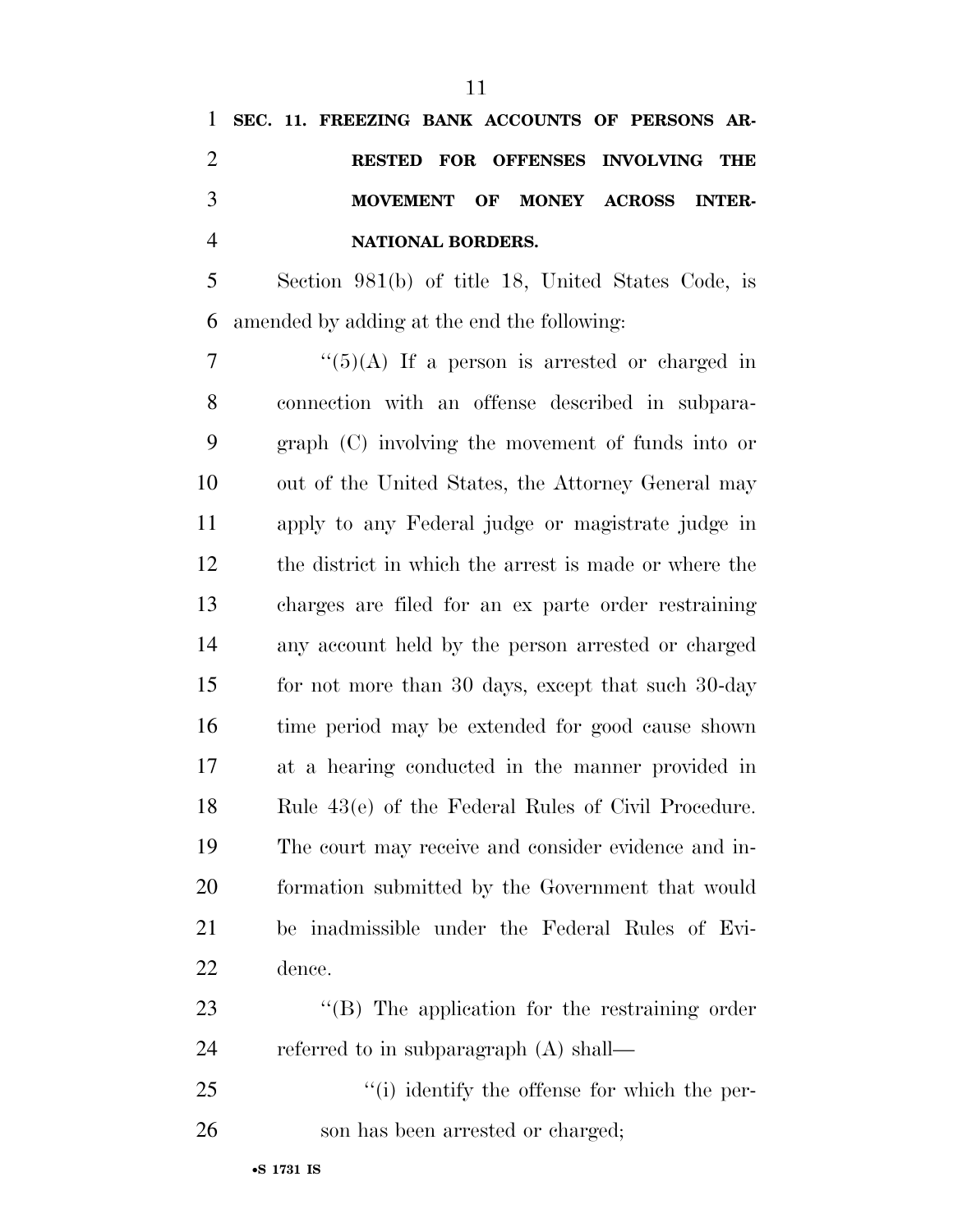| $\mathbf{1}$   | "(ii) identify the location and description            |
|----------------|--------------------------------------------------------|
| $\overline{2}$ | of the accounts to be restrained; and                  |
| 3              | "(iii) state that the restraining order is             |
| $\overline{4}$ | needed to prevent the removal of the funds in          |
| 5              | the account by the person arrested or charged,         |
| 6              | or by others associated with such person, dur-         |
| 7              | ing the time needed by the Government to con-          |
| 8              | duct such investigation as may be necessary to         |
| 9              | establish whether there is probable cause to be-       |
| 10             | lieve that the funds in the accounts are subject       |
| 11             | to forfeiture in connection with the commission        |
| 12             | of any criminal offense.                               |
| 13             | "(C) A restraining order may be issued pursu-          |
| 14             | ant to subparagraph $(A)$ if a person is arrested or   |
| 15             | charged with any offense for which forfeiture is au-   |
| 16             | thorized under this title, title 31, or the Controlled |
| 17             | Substances Act.                                        |
| 18             | $\lq\lq$ (D) For purposes of this section—             |
| 19             | "(i) the term 'account' includes any safe              |
| 20             | deposit box and any account (as defined in             |
| 21             | paragraphs (1) and (2) of section $5318A(e)$ of        |
| 22             | title 31) at any financial institution; and            |
| 23             | "(ii) the term 'account held by the person             |
| 24             | arrested or charged' includes an account held in       |
| 25             | the name of such person, and any account over          |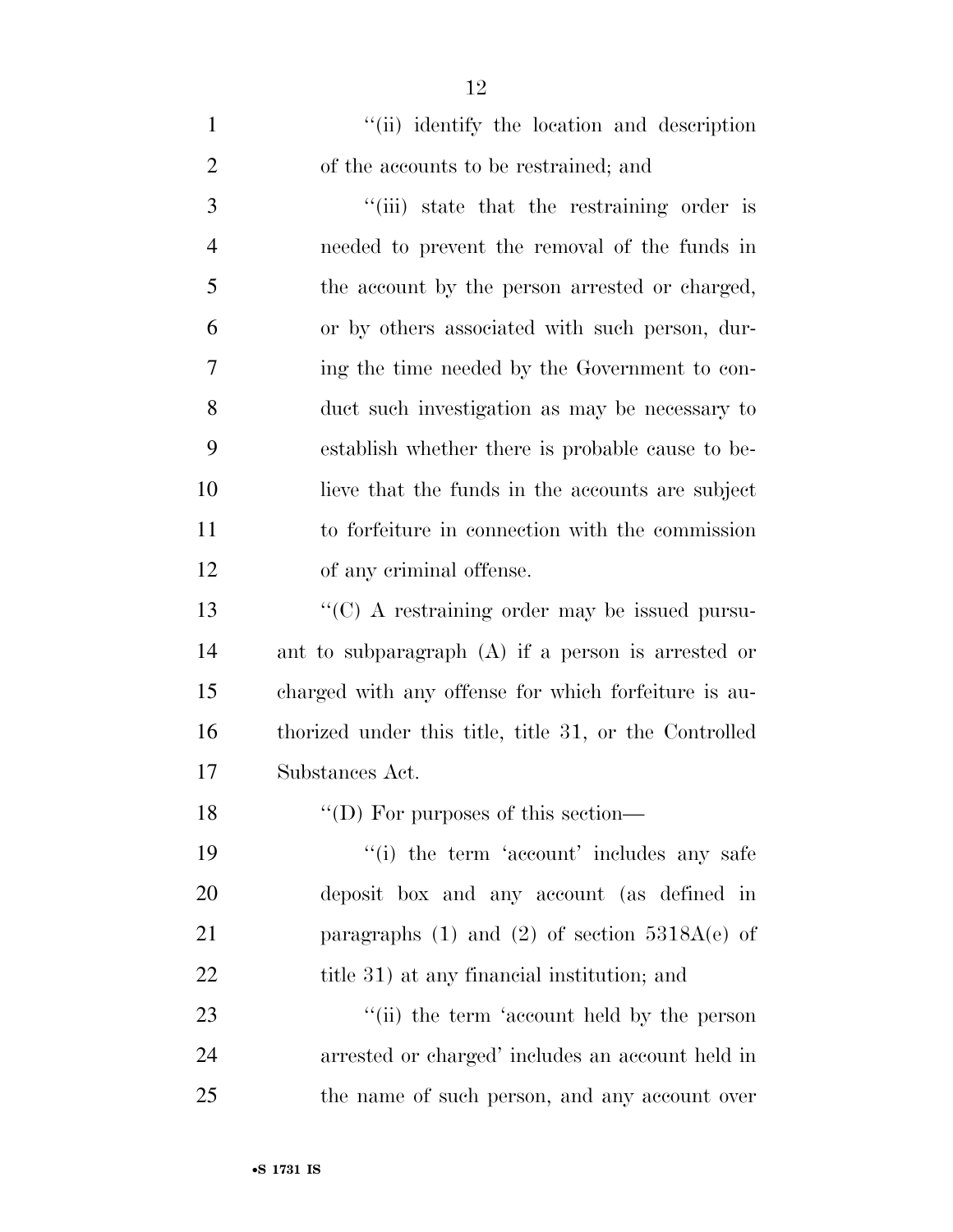| $\mathbf{1}$   | which such person has effective control as a sig-     |
|----------------|-------------------------------------------------------|
| $\overline{2}$ | natory or otherwise.                                  |
| 3              | "(E) Restraint pursuant to this paragraph shall       |
| $\overline{4}$ | not be deemed a 'seizure' for purposes of subsection  |
| 5              | $983(a)$ of this title.                               |
| 6              | "(F) A restraining order issued pursuant to           |
| 7              | this paragraph may be executed in any district in     |
| 8              | which the subject account is found, or transmitted    |
| 9              | to the central authority of any foreign State for     |
| 10             | service in accordance with any treaty or other inter- |
| 11             | national agreement.".                                 |
| 12             | SEC. 12. MAKING THE INTERNATIONAL MONEY LAUN-         |
|                |                                                       |
| 13             | DERING STATUTE APPLY TO TAX EVASION.                  |
| 14             | Section $1956(a)(2)(A)$ of title 18, United States    |
| 15             | Code, is amended by—                                  |
| 16             | (1) inserting " $(i)$ " before "with the intent to    |
| 17             | promote"; and                                         |
| 18             | $(2)$ adding at the end the following:                |
| 19             | "(ii) with the intent to engage in conduct            |
| 20             | constituting a violation of section 7201 or 7206      |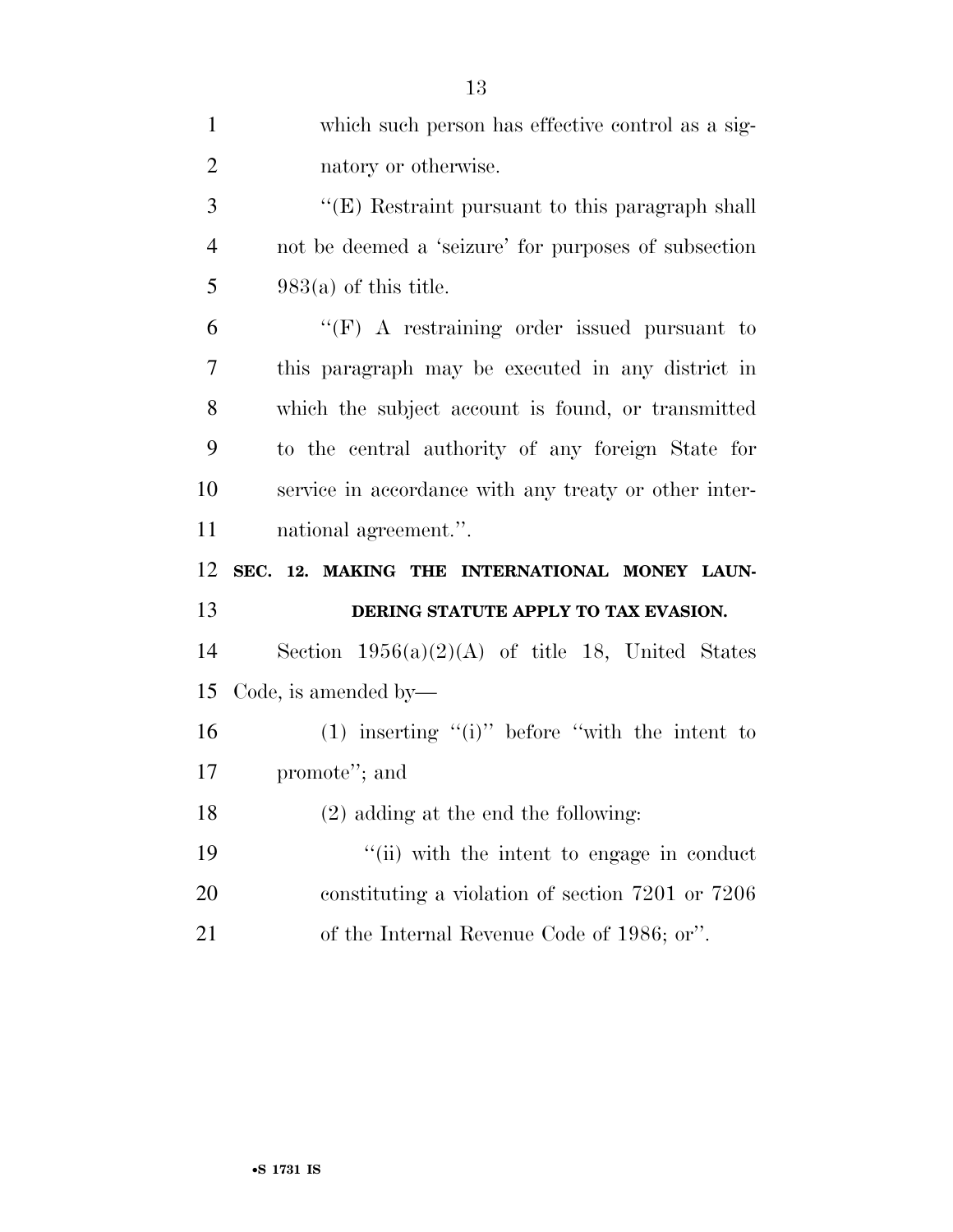5 The matter following section  $1956(a)(1)(B)(ii)$  of title 18, United States Code, is amended by striking ''For purposes of this paragraph, a financial transaction'' and inserting ''For purposes of this paragraph and section 1957, a financial transaction or a monetary transaction''. **SEC. 14. TECHNICAL AMENDMENT TO RESTORE WIRETAP** 

## **AUTHORITY FOR CERTAIN MONEY LAUN-DERING AND COUNTERFEITING OFFENSES.**

 (a) CURRENCY REPORTING OFFENSES.—Section 2516(1)(g) of title 18, United States Code, is amended by striking ''or section 5324 of title 31, United States Code (relating to structuring transactions to evade report- ing requirement prohibited'' and inserting ''or sections 5324 and 5332 of title 31, United States Code (relating to structuring financial transactions and bulk cash smug-gling)''.

 (b) MONEY LAUNDERING.—Section 2516(1)(c) of title 18, United States Code, is amended by inserting ''sec- tion 1960 (relating to illegal money transmitting busi-nesses),'' before ''section 659''.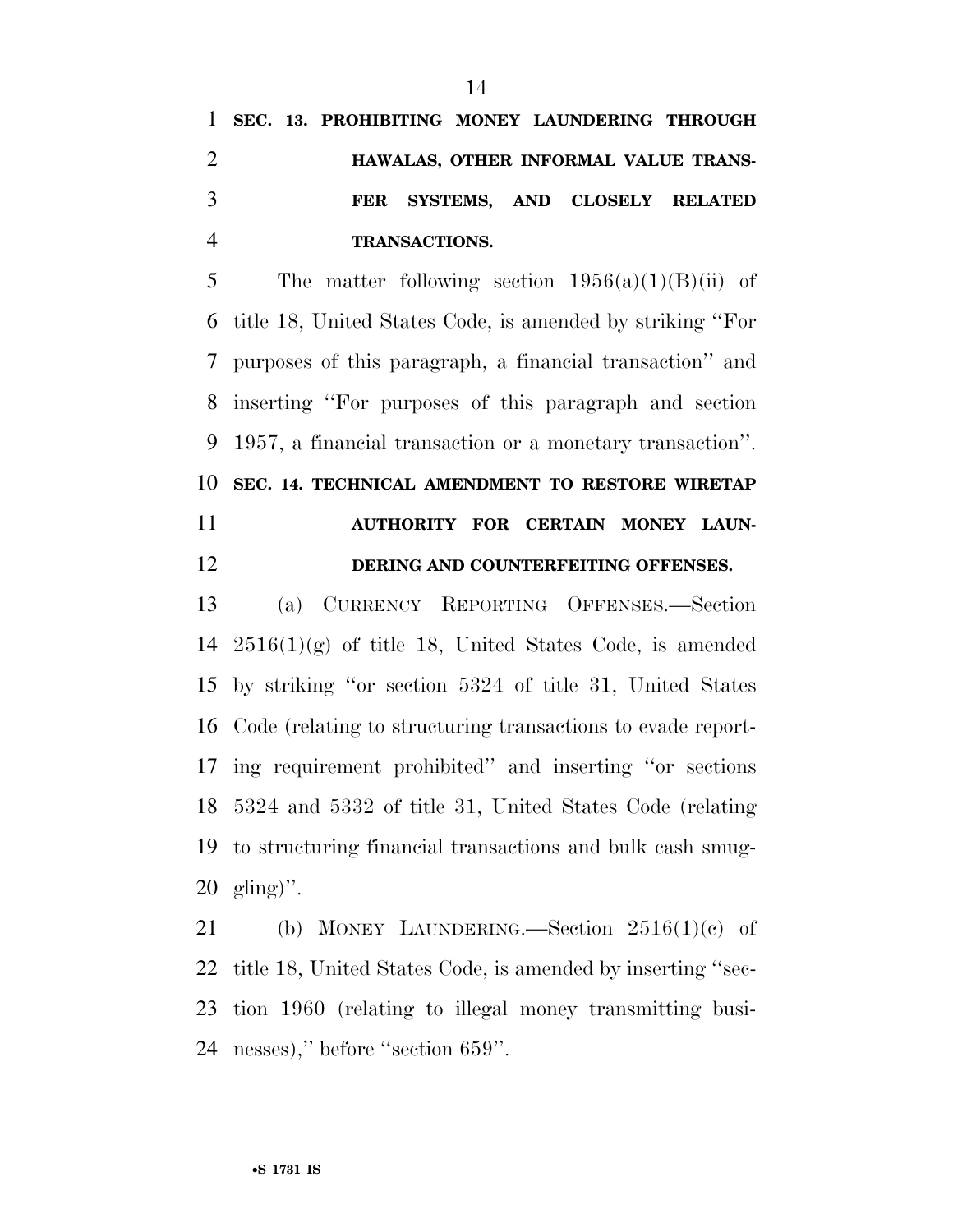(c) COUNTERFEITING.—Section 2516(1)(d) of title 18, United States Code, is amended by striking ''or 473'' and inserting ''473, 474, or 474A,''.

### **SEC. 15. CONDUCT IN AID OF COUNTERFEITING.**

 (a) IN GENERAL.—Section 474(a) of title 18, United States Code, is amended by inserting after the paragraph beginning ''Whoever has in his control, custody, or posses-sion any plate'' the following:

 ''Whoever, with intent to defraud, has custody, con- trol, or possession of any material, tool, machinery, or other equipment that can be used to make, alter, forge, or counterfeit any obligation or other security of the United States or any part of such obligation or security, except under the authority of the Secretary of the Treas-ury; or''.

 (b) FOREIGN OBLIGATIONS AND SECURITIES.—Sec- tion 481 of title 18, United States Code, is amended by inserting after the paragraph beginning ''Whoever, with intent to defraud'' the following:

 ''Whoever, with intent to defraud, has custody, con- trol, or possession of any material, tool, machinery, or other equipment that can be used to make, alter, forge, or counterfeit any obligation or other security of any for-eign government, bank, or corporation; or''.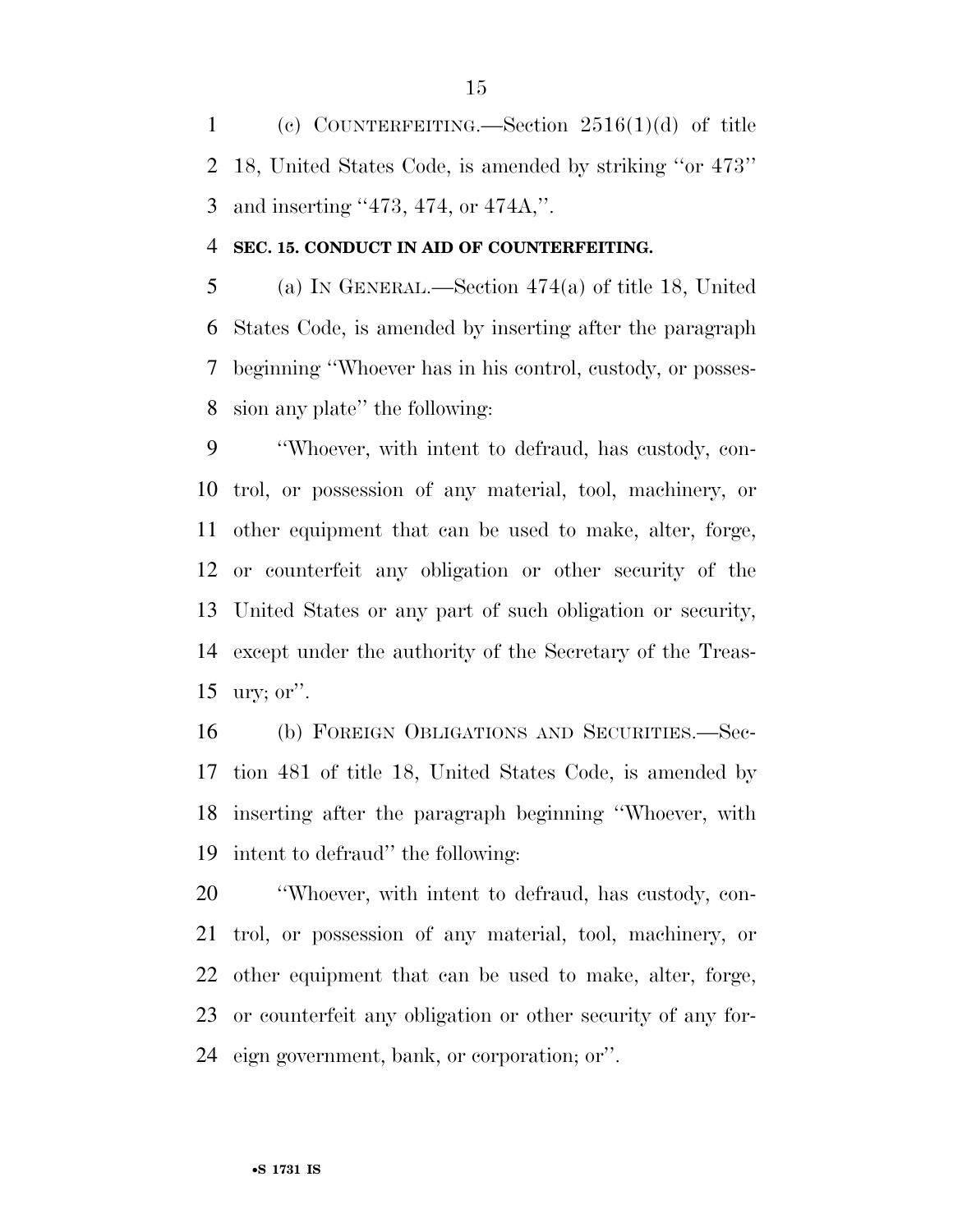| 1              | (c) COUNTERFEIT ACTS.—Section 470 of title 18,              |
|----------------|-------------------------------------------------------------|
| $\overline{2}$ | United States Code, is amended by striking "or 474" and     |
| 3              | inserting $474$ , or $474$ A".                              |
| $\overline{4}$ | (d) STRENGTHENING DETERRENTS TO COUNTER-                    |
| 5              | FEITING.—Section 474A of title 18, United States Code       |
| 6              | is amended—                                                 |
| 7              | $(1)$ in subsection (a), by inserting ", custody,"          |
| 8              | after "control";                                            |
| 9              | $(2)$ in subsection $(b)$ —                                 |
| 10             | (A) by inserting ", custody," after "con-                   |
| 11             | trol''; and                                                 |
| 12             | (B) by striking "any essentially identical                  |
| 13             | feature or device adapted to the making of any              |
| 14             | such obligation or security," and inserting "any            |
| 15             | material or other thing made after or in simili-            |
| 16             | tude of any such deterrent,"; and                           |
| 17             | $(3)$ by adding at the end the following:                   |
| 18             | "(d) Whoever has in his control, custody, or posses-        |
| 19             | sion any obligation or security of the United States or any |
| 20             | foreign government from which the ink or other distinctive  |
| 21             | counterfeit deterrent has been completely or partially re-  |
| 22             | moved, except under the authority of the Secretary of the   |
| 23             | Treasury, is guilty of a class B felony.".                  |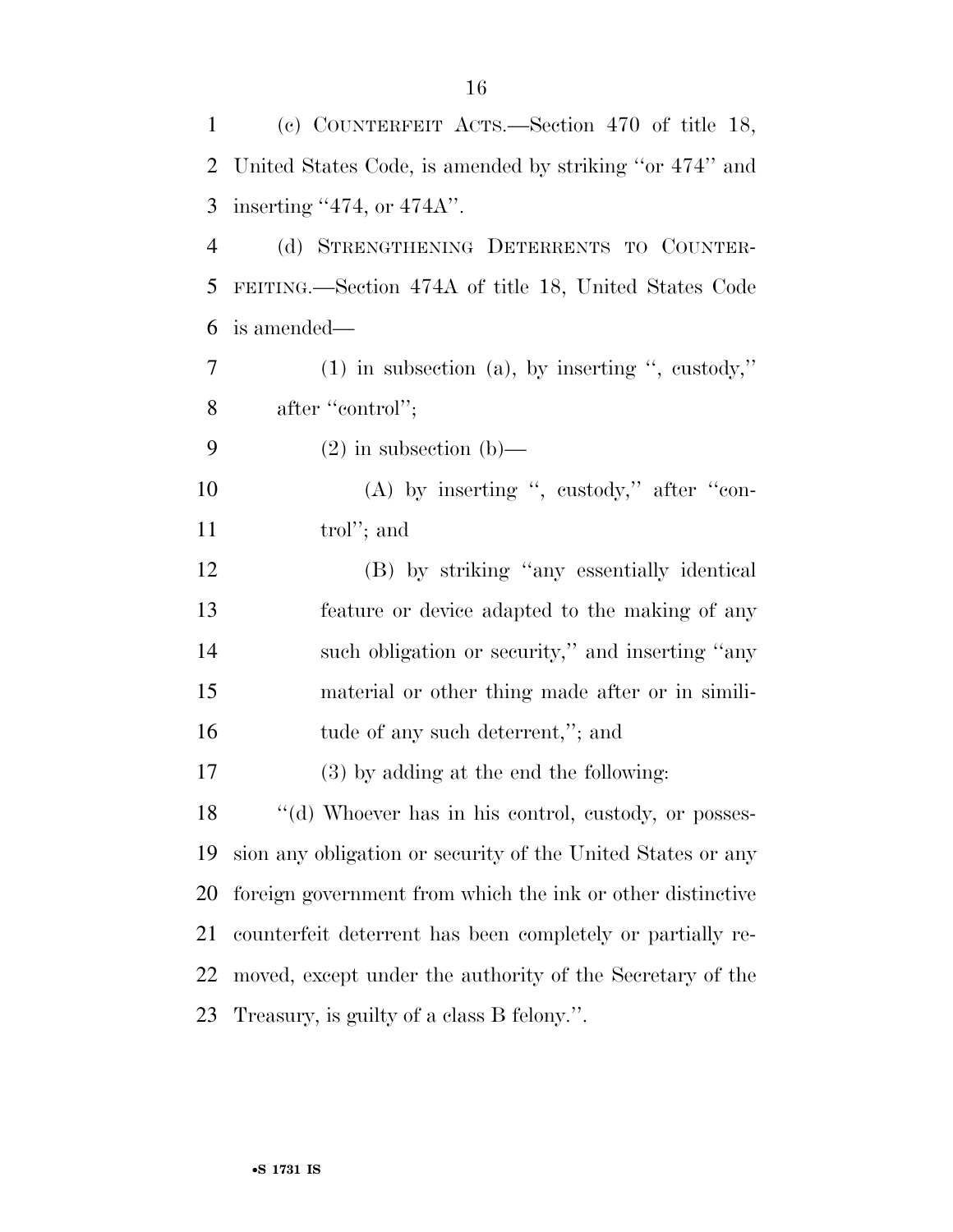| $\mathbf{1}$   | SEC. 16. PREPAID ACCESS DEVICES, DIGITAL CURRENCIES,       |
|----------------|------------------------------------------------------------|
| $\overline{2}$ | OR OTHER SIMILAR INSTRUMENTS.                              |
| 3              | (a) IN GENERAL.—Section $5312(a)$ of title 31,             |
| $\overline{4}$ | United States Code, is amended—                            |
| 5              | $(1)$ by striking paragraph $(1)(K)$ and inserting         |
| 6              | the following:                                             |
| 7              | $\lq\lq(K)$ an issuer, redeemer, or cashier or             |
| 8              | travelers' checks, checks, money orders, prepaid           |
| 9              | access devices, digital currencies, or other simi-         |
| 10             | lar instruments;";                                         |
| 11             | $(2)$ in paragraph $(3)(C)$ , by inserting "prepaid        |
| 12             | access devices," after "delivery,"; and                    |
| 13             | $(3)$ by adding at the end the following:                  |
| 14             | $\lq(7)$ 'prepaid access device' means an electronic       |
| 15             | device or vehicle, such as a card, plate, code, num-       |
| 16             | ber, electronic serial number, mobile identification       |
| 17             | number, personal identification number, or other in-       |
| 18             | strument that provides a portal to funds or the value      |
| 19             | of funds that have been paid in advance and can be         |
| 20             | retrievable and transferable at some point in the fu-      |
| 21             | ture.".                                                    |
| 22             | (b) GAO REPORT.—Not later than 18 months after             |
| 23             | the date of enactment of this Act, the Comptroller General |
| 24             | of the United States shall submit to Congress a report     |
| 25             | $on$ —                                                     |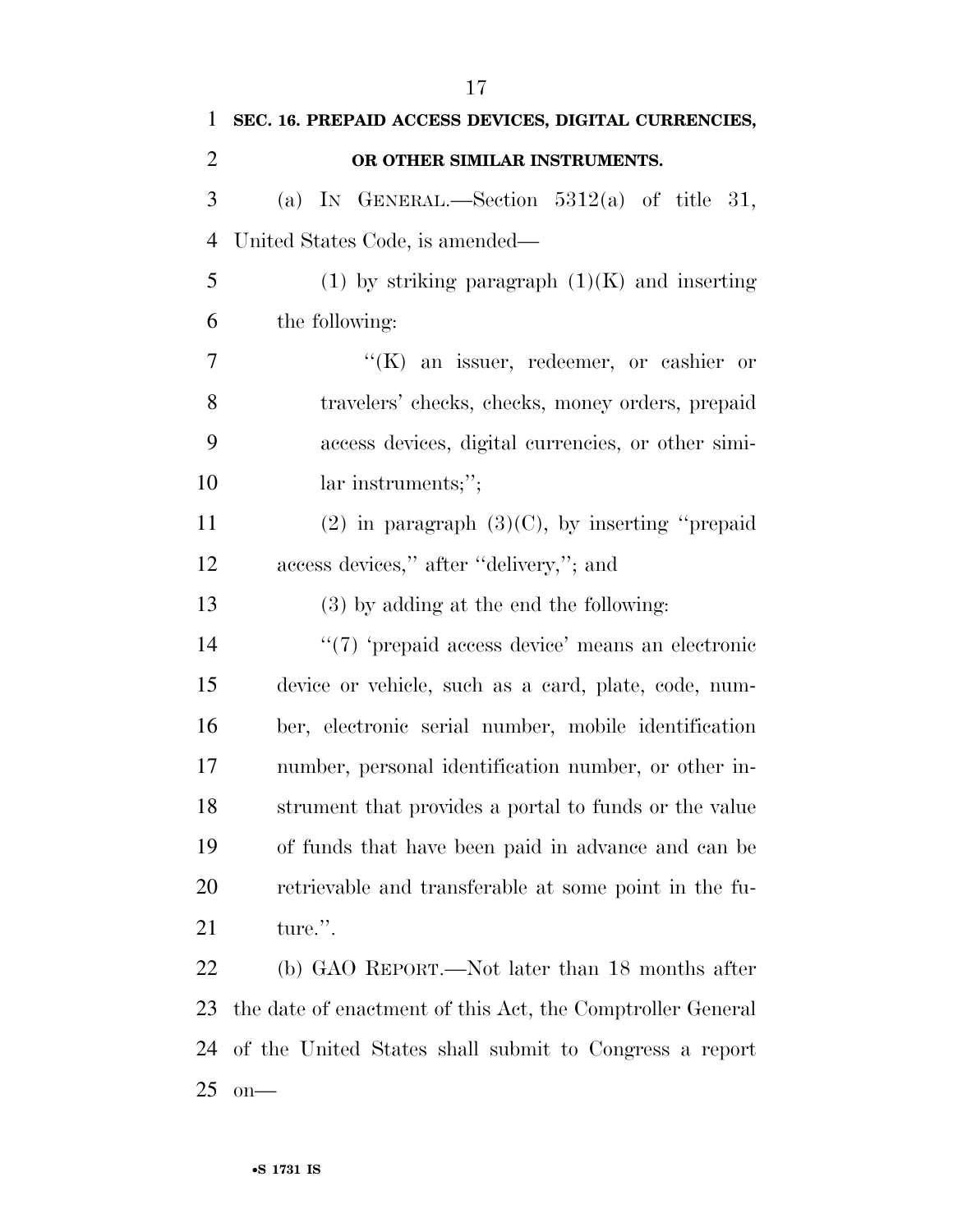(1) the impact the amendments made by sub- section (a) has had on law enforcement, the prepaid access industry, and consumers; and

 (2) the implementation and enforcement by the Department of Treasury of the final rule on Defini- tions and Other Regulations Relating to Prepaid Ac-cess (76 Fed. Reg. 45403), issued July 26, 2011.

8 (c) CUSTOMS AND BORDER PROTECTION STRATEGY FOR PREPAID ACCESS DEVICES.—Not later than 18 months after the date of enactment of this Act, the Sec- retary of Homeland Security, in consultation with the Commission of the U.S. Customs and Border Protection, shall submit to Congress a report detailing a strategy to interdict and detect prepaid access devices, digital cur- rencies, or other similar instruments, at border crossings and other ports of entry for the United States. The report shall include an assessment of infrastructure needs to carry out the strategy detailed in the report.

# **SEC. 17. PROCEDURE FOR ISSUING SUBPOENAS IN MONEY**

### **LAUNDERING CASES.**

 (a) IN GENERAL.—Section 986 of title 18, United States Code, is amended by adding at the end the fol-lowing:

 ''(e) PROCEDURE FOR ISSUING SUBPOENAS.—The Attorney General, the Secretary of the Treasury, or the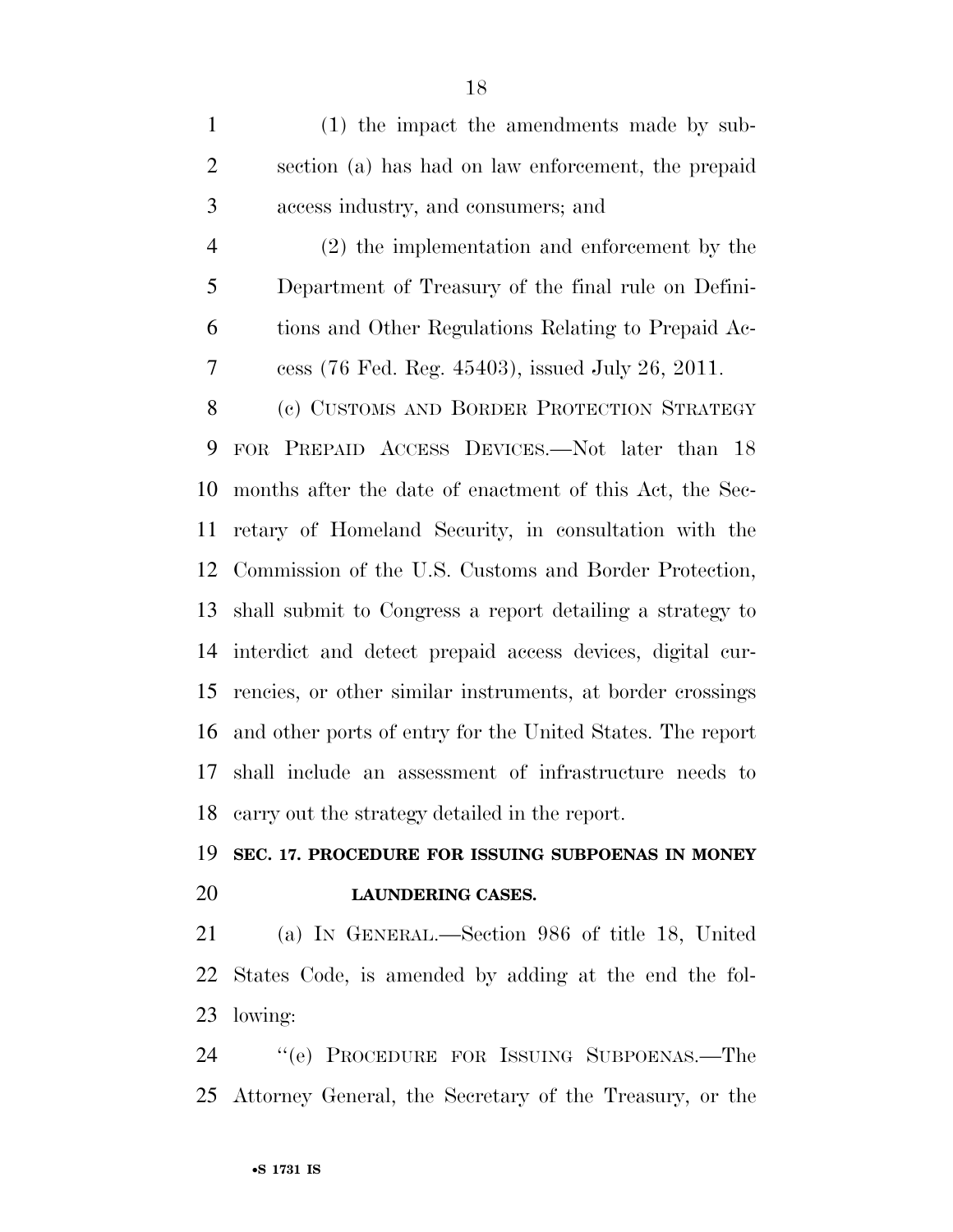Secretary of Homeland Security may issue a subpoena in any investigation of a violation of sections 1956, 1957 or 1960, or sections 5316, 5324, 5331 or 5332 of title 31, United States Code, in the manner set forth under section 3486.''.

 (b) GRAND JURY AND TRIAL SUBPOENAS.—Section 5318(k)(3)(A) of title 31, United States Code, is amend-ed—

(1) in clause (i)—

 (A) by striking ''related to such cor-respondent account''; and

 (B) by striking ''or the Attorney General'' and inserting '', the Attorney General, or the Secretary of Homeland Security''; and

(2) by adding at the end the following:

16 "'(iii) GRAND JURY OR TRIAL SUB- POENA.—In addition to a subpoena issued by the Attorney General, Secretary of the Treasury, or the Secretary of Homeland Security under clause (i), a subpoena under clause (i) includes a grand jury or 22 trial subpoena requested by the Govern-ment.''.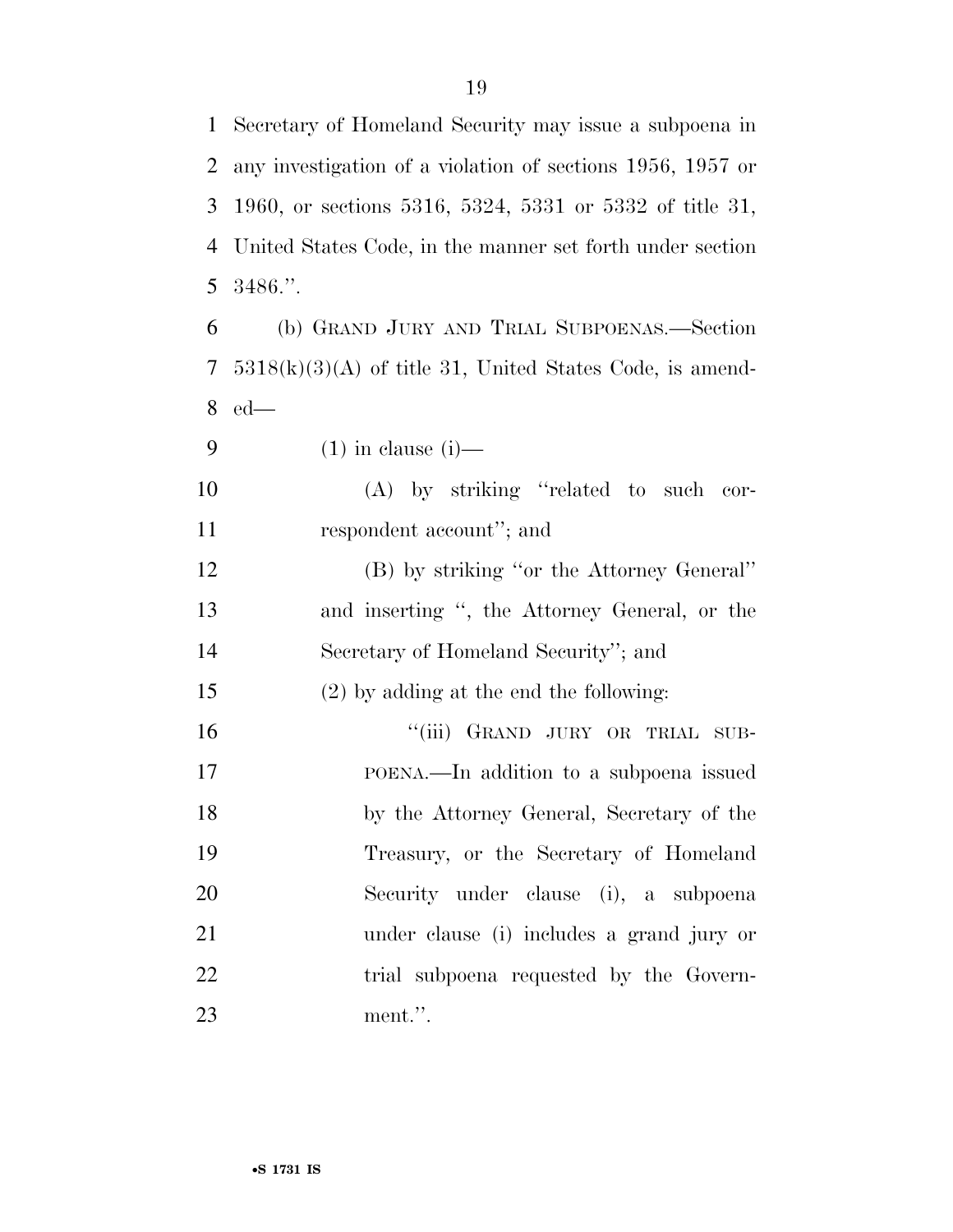(c) FAIR CREDIT REPORTING ACT AMENDMENT.— 2 Section  $604(a)(1)$  of the Fair Credit Reporting Act  $(15)$ 3 U.S.C.  $1681b(a)(1)$  is amended—

4 (1) by striking "or"; and

 (2) by inserting before the period the following: '', or a subpoena issued under section 5318 of title 31 or section 3486 of title 18, United States Code''. (d) OBSTRUCTION OF JUSTICE.—Section 1510(b)(3)(B) of title 18, United States Code, is amend-ed—

 (1) in the matter before clause (i), by striking ''or a Department of Justice Subpoena (issued under section 3486 of title 18)'' and inserting '', a subpoena issued under section 3486 of title 18, or an order or subpoena issued pursuant to section 3512 of title 18, section 5318 of title 31, or section 1782 of title 28,''; and

18 (2) in clause (i), by inserting  $\degree$ , 1960, or an of- fense against a foreign nation constituting specified unlawful activity under section 1956, or a foreign of- fense for which enforcement of a foreign forfeiture judgment could be brought under section 2467 of title 28'' after ''1957''.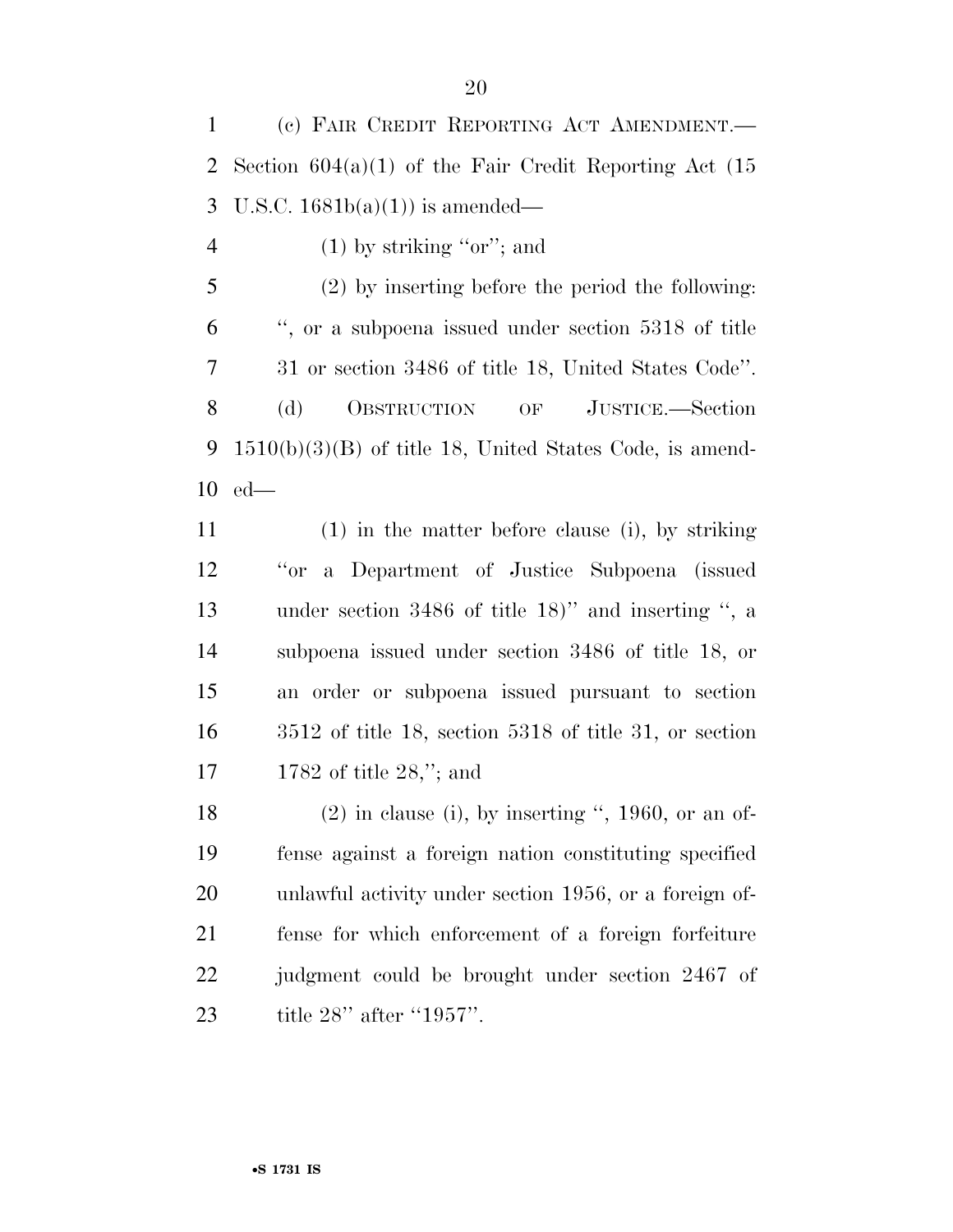(e) RIGHT TO FINANCIAL PRIVACY ACT.—Section 2 1120(b)(1)(A) of the Right to Financial Privacy Act of 3 1978 (12 U.S.C. 3420(b)(1)(A)) is amended by striking— (1) ''or 1957'' and inserting '', 1957, or 1960''; and

 (2) by striking "and  $5324$ " and inserting ", 5322, 5324, 5331, and 5332''.

### **SEC. 18. DANGER PAY ALLOWANCE.**

 Section 151 of the Foreign Relations Authorization Act, Fiscal Years 1990 and 1991 (5 U.S.C. 5928 note), is amended by striking ''Drug Enforcement Administra- tion or Federal Bureau of Investigation'' and inserting ''Drug Enforcement Administration, Federal Bureau of Investigation, Immigration and Customs Enforcement, Customs and Border Protection, or United States Secret Service''.

### **SEC. 19. UNITED STATES SECRET SERVICE USE OF PRO-**

 **CEEDS DERIVED FROM CRIMINAL INVESTIGA-TIONS.** 

 (a) IN GENERAL.—With respect to any undercover investigative operation of the United States Secret Service (hereafter referred to in this section as the ''Secret Serv- ice'') that is necessary for the detection and prosecution of crimes against the United States—–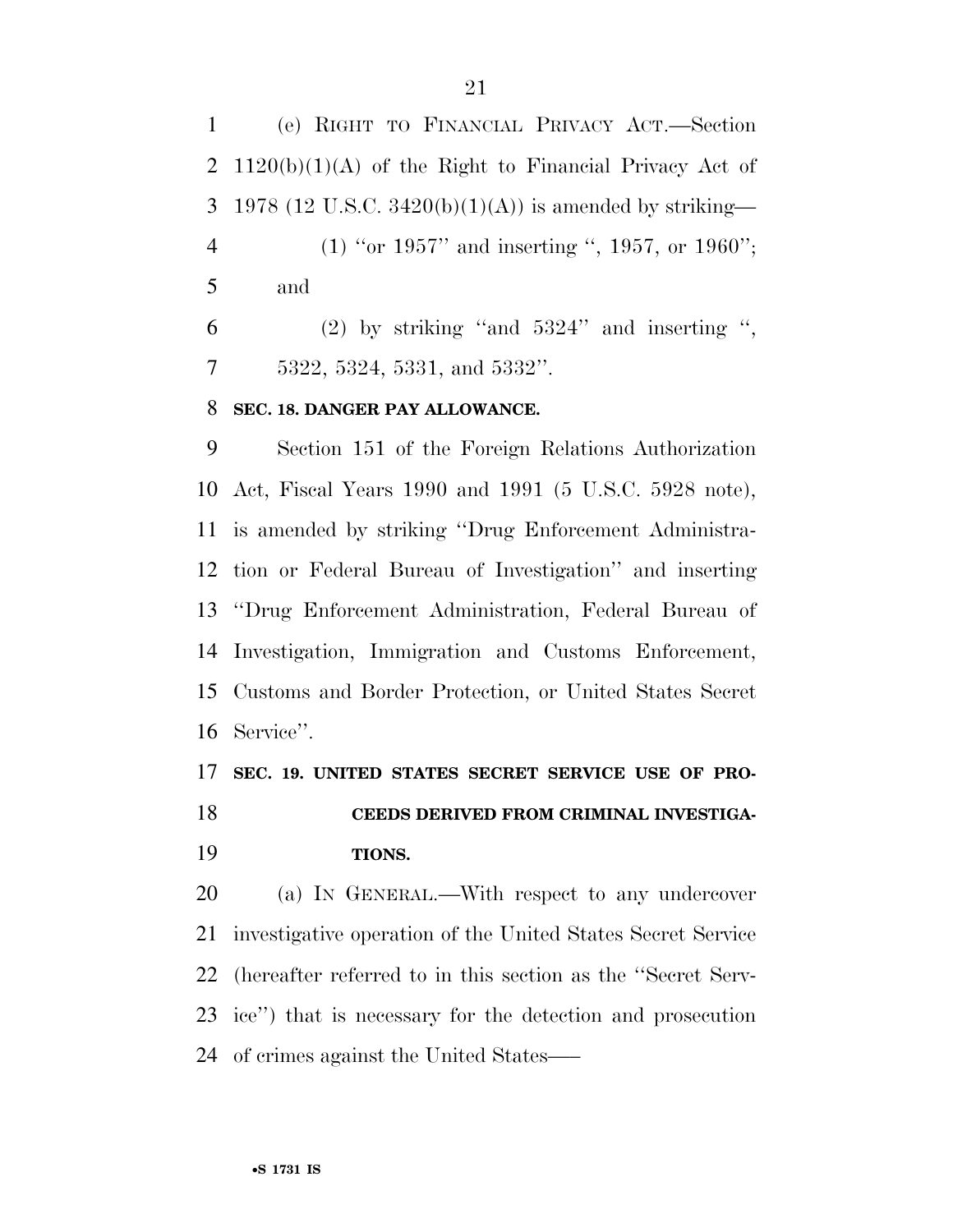(1) sums appropriated for the Secret Service, including unobligated balances available from prior fiscal years, may be used for purchasing property, buildings, and other facilities, and for leasing space, within the United States, the District of Columbia, and the territories and possessions of the United States, without regard to sections 1341 and 3324 of title 31, United States Code, section 8111 of title 40, sections 3732(a) and 3741 of the Revised Stat- utes of the United States (41 U.S.C. 11(a) and 22), and sections 304(a) and 305 of the Federal Prop- erty and Administrative Services Act of 1949 (41 U.S.C. 254(a) and 255);

 (2) sums appropriated for the Secret Service, including unobligated balances available from prior fiscal years, may be used to establish or to acquire proprietary corporations or business entities as part of such undercover operation, and to operate such corporations or business entities on a commercial basis, without regard to sections 9102 and 9103 of 21 title 31, United States Code;

 (3) sums appropriated for the Secret Service, including unobligated balances available from prior fiscal years and the proceeds from such undercover operation, may be deposited in banks or other finan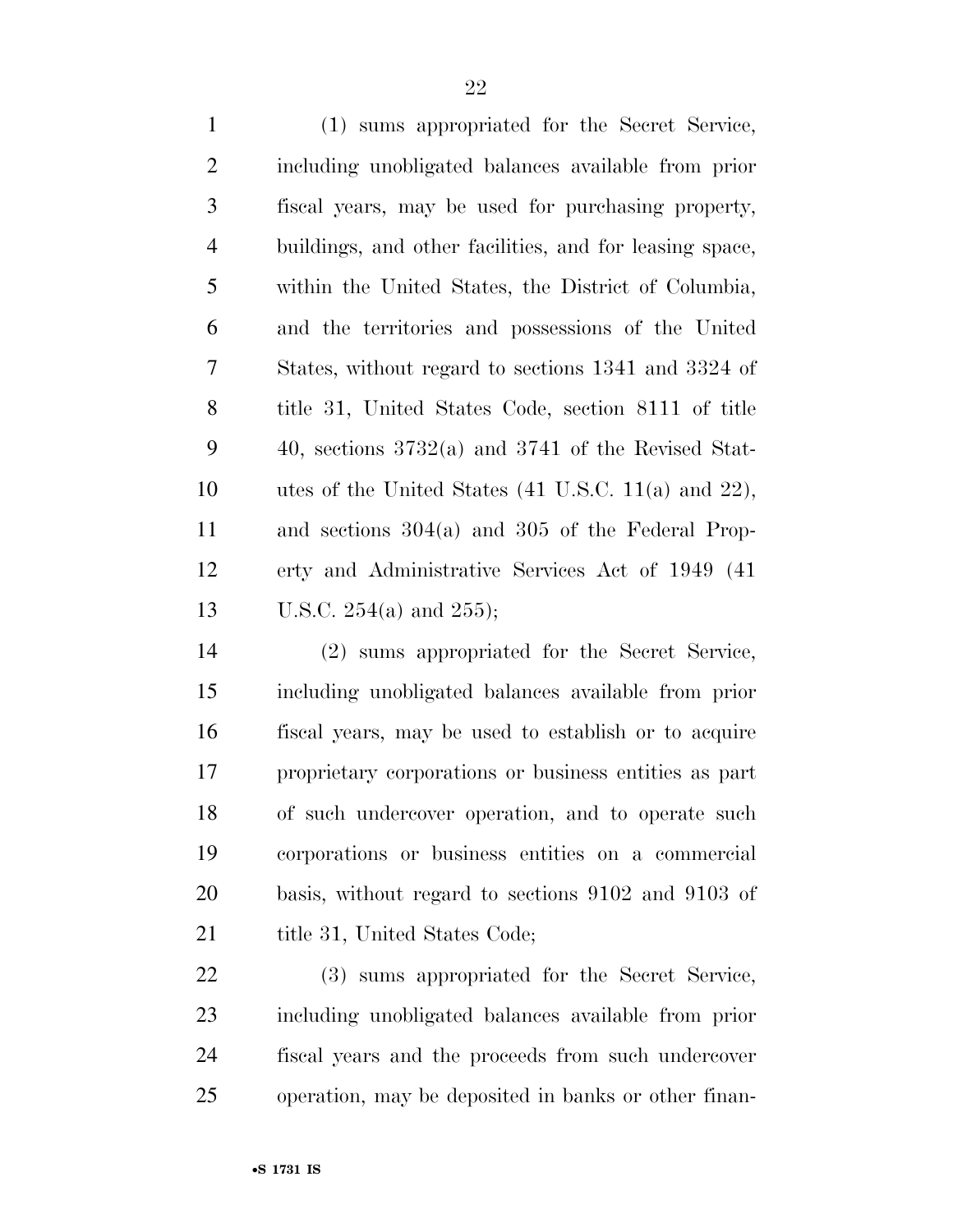cial institutions, without regard to section 648 of 2 title 18, and section 3302 of title 31, United States Code; and

 (4) proceeds from such undercover operation may be used to offset necessary and reasonable ex- penses incurred in such operation, without regard to section 3302 of title 31, United States Code.

 (b) WRITTEN CERTIFICATION.—The authority set forth in subsection (a) may be exercised only upon the written certification of the Director of the Secret Service or his designee that any action authorized by any para- graph of such subsection is necessary for the conduct of an undercover investigative operation. Such certification shall continue in effect for the duration of such operation, without regard to fiscal years.

 (c) DEPOSIT OF PROCEEDS IN TREASURY.—As soon as practicable after the proceeds from an undercover in- vestigative operation with respect to which an action is authorized and carried out under paragraphs (3) and (4) of subsection (a) are no longer necessary for the conduct of such operation, such proceeds or the balance of such proceeds remaining at the time shall be deposited in the Treasury of the United States as miscellaneous receipts. 24 (d) REPORTING AND DEPOSIT OF PROCEEDS UPON DISPOSITION OF CERTAIN BUSINESS ENTITIES.—If a cor-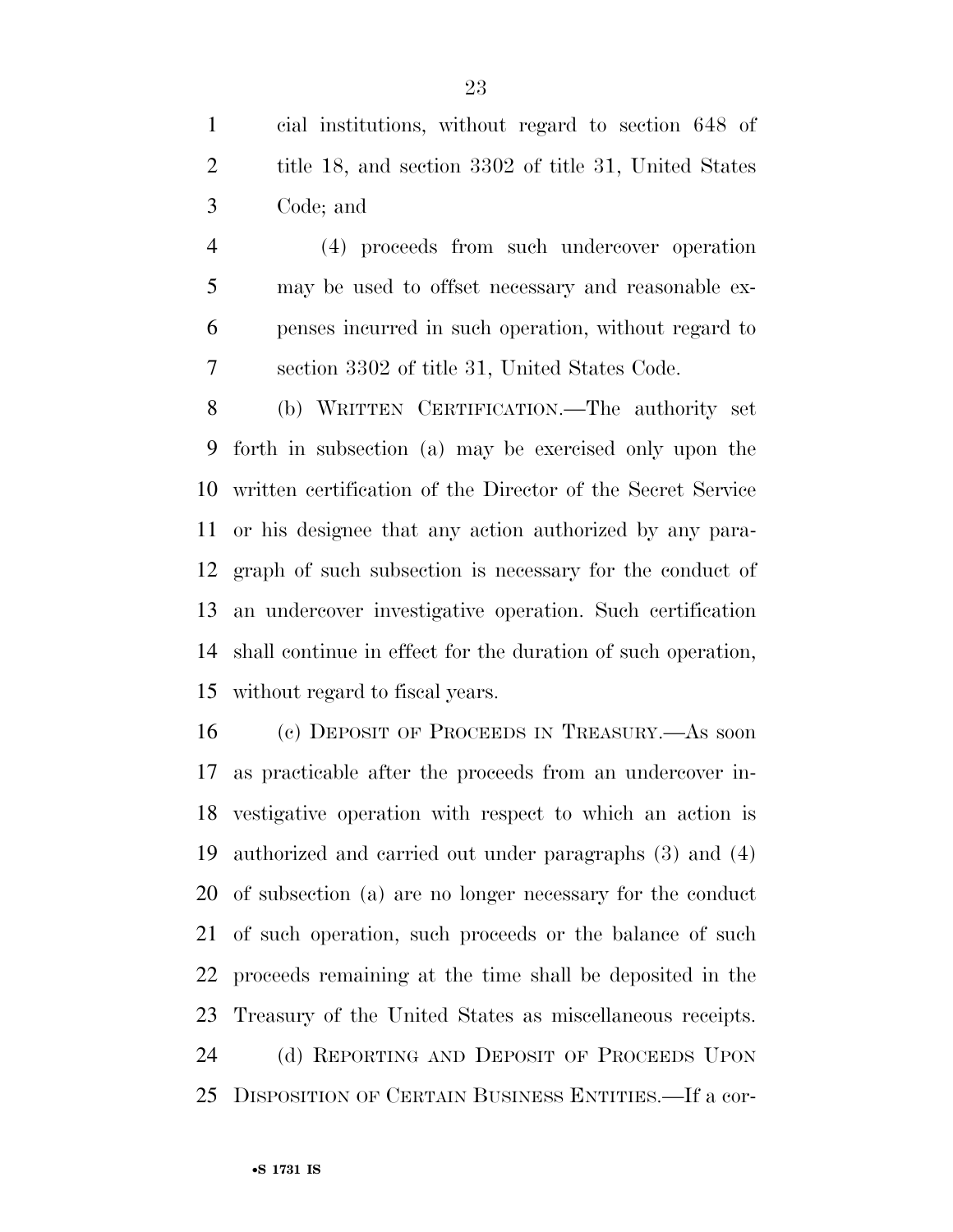poration or business entity established or acquired as part of an undercover investigative operation under paragraph (2) of subsection (a) with a net value of over \$50,000 is to be liquidated, sold, or otherwise disposed of, the Secret Service, as much in advance as the Director or designee determines is practicable, shall report the circumstance to the Secretary of Homeland Security. The proceeds of the liquidation, sale, or other disposition, after obligations are met, shall be deposited in the Treasury of the United States as miscellaneous receipts.

(e) FINANCIAL AUDITS AND REPORTS.—

 (1) AUDITS.—The Secret Service shall conduct detailed financial audits of closed undercover inves- tigative operations for which a written certification was made pursuant to subsection (b) on a quarterly basis and shall report the results of the audits in writing to the Secretary of Homeland Security.

 (2) REPORTS.—The Secretary of Homeland Se- curity shall annually submit to the Committees on Appropriations of the Senate and House of Rep- resentatives, at the time that the President's budget is submitted under section 1105(a) of title 31, a summary of such audits.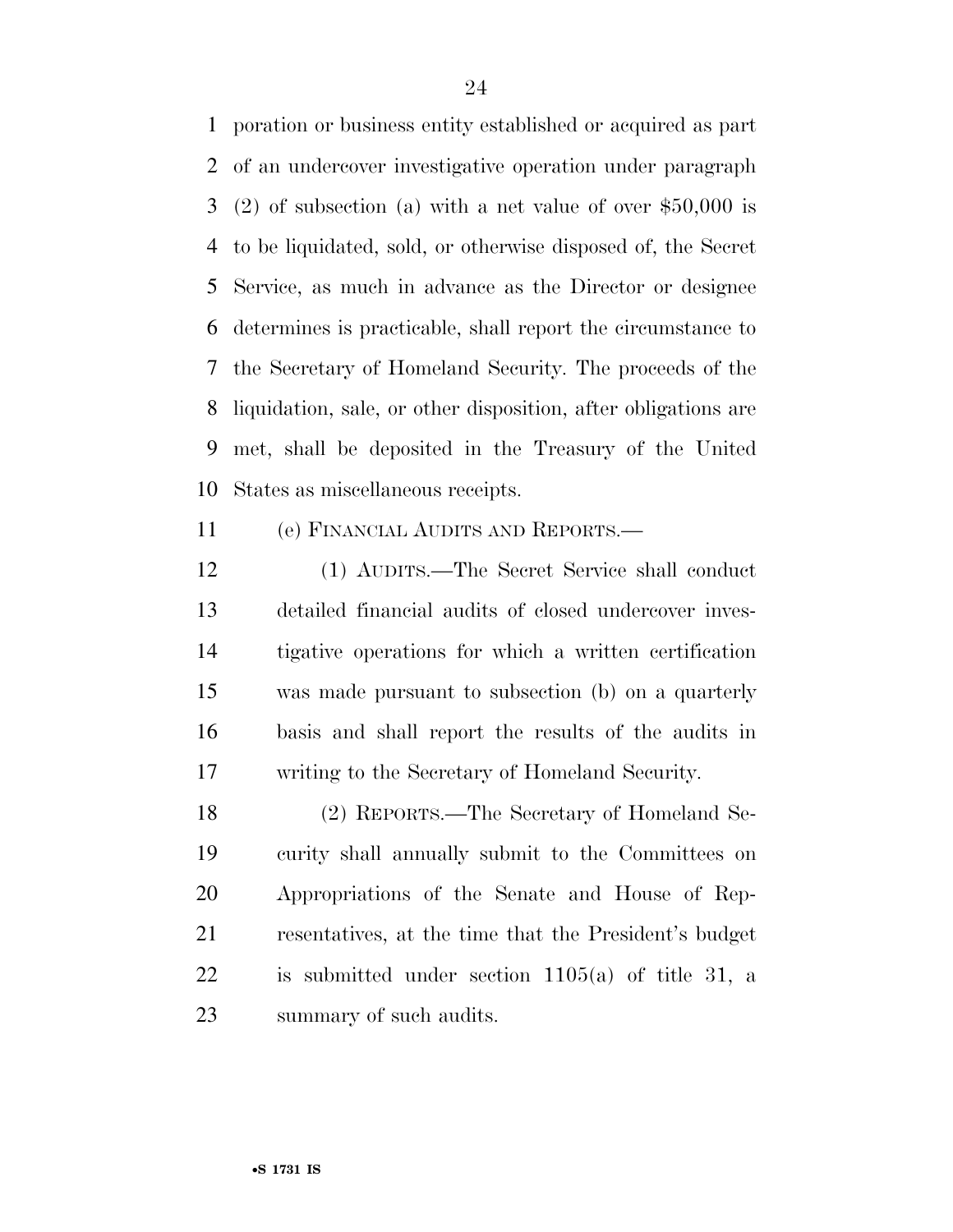| $\mathbf{1}$   | SEC. 20. AUTHORITY OF SECRET SERVICE TO ARREST PER-         |
|----------------|-------------------------------------------------------------|
| $\overline{2}$ | SONS IN VIOLATION OF MONEY LAUNDERING                       |
| 3              | LAWS.                                                       |
| $\overline{4}$ | Section $3056(b)(3)$ of title 18, United States Code,       |
| 5              | is amended—                                                 |
| 6              | (1) by inserting "money laundering, structured              |
| 7              | transactions," after "devices"; and                         |
| 8              | $(2)$ by striking "federally insured".                      |
| 9              | SEC. 21. LAW ENFORCEMENT REGULATIONS AND<br>CO-             |
| 10             | <b>OPERATION.</b>                                           |
| 11             | Not later than 1 year following the date of enactment       |
| 12             | of this Act, the Attorney General, Secretary of Treasury,   |
| 13             | and Secretary of Homeland Security, in consultation with    |
| 14             | the Director of National Intelligence, shall coordinate to— |
| 15             | (1) promulgate regulations as necessary to im-              |
| 16             | plement the provisions of this Act; and                     |
| 17             | (2) issue other informal guidelines with respect            |
| 18             | to money laundering, terrorist financing, counter-          |
| 19             | feiting, and other matters related to the provisions        |
| 20             | of this Act, including—                                     |
| 21             | (A) investigative guidelines; and                           |
| 22             | (B) memorandum of understanding in re-                      |
| 23             | gards to investigations and investigative au-               |
| 24             | thorities.                                                  |